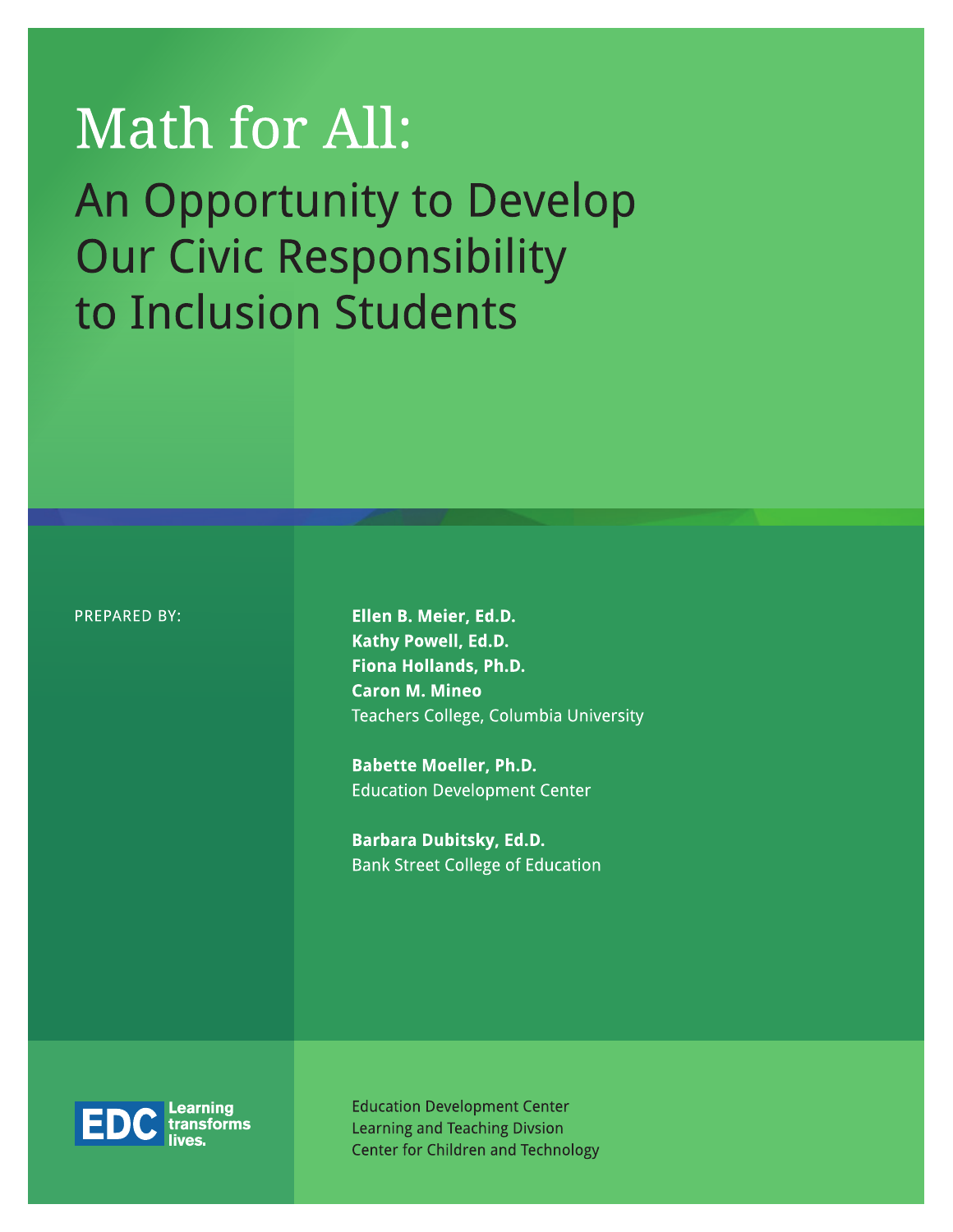#### *Math For All: An Opportunity to Develop Our Civic Responsibility to Inclusion Students1, <sup>2</sup>*

#### **Abstract**

Inclusion students are now required to perform capably on high stakes tests. Teachers must be prepared therefore to meet the needs of students who come to school with a wide range of abilities and disabilities. Numerous studies have shown that elementary teachers are typically unprepared to implement standards-based mathematics in inclusion classrooms. This research reports on the findings from a four year National Science Foundation project, *Mathematics for All (MFA)*. Using multimedia case studies as the centerpiece of its professional development curriculum, the research demonstrates the effectiveness of this rich professional development program to help teachers develop a deeper understanding of teaching inclusion students in elementary mathematics.

#### **A. Description of the problem and objectives**

 $\overline{a}$ 

Teaching mathematics in elementary inclusion classrooms is challenging in the high stakes testing era of *No Child Left Behind* legislation (NCLB, 2001). There is increased pressure on schools to ensure that all children have the opportunity to reach proficiency on challenging achievement standards. Teachers of students with disabilities and a wide range of abilities are particularly challenged by these new mandates.

Evidence shows that elementary teachers in inclusion classrooms are often poorly prepared to implement standards-based mathematics education for students with disabilities. Moreover, teachers frequently receive only minimal preparation in understanding the strengths and needs of children with learning disabilities. In a nationally representative sample of public school teachers surveyed by the National Center for Education Statistics (2001), only 33% of the teachers who serve students with disabilities considered themselves well prepared to address the needs of their students.

Unfortunately, professional development programs are often superficial and brief: the focus is frequently on changing teachers' behavior rather than helping teachers deepen their content knowledge and better understand the needs of their students (Yoon, Duncan, Lee, Scarloss, & Shapley, 2007). "A study of professional development in mathematics Birman et al. (2007) shows that few teachers receive intensive, sustained, and contentfocused professional development in mathematics" (Yoon et al., 2007, p. 2).

In recognition of the need to better prepare elementary teachers to teach math in inclusion classroom, the National Science Foundation funded a four year project, *Mathematics for All (MFA),* to develop multimedia case studies and a curriculum to address the pressing

 $<sup>1</sup>$  Paper presented at the annual meeting of the American Educational Research Association, New York,</sup> NY, March 2008.<br><sup>2</sup> The work reported in this report was supported by a grant from the National Science Foundation (Grant

No. ESI-0243527). Any opinions, findings, conclusions, or recommendations expressed here are those of the authors and do not necessarily reflect the views of the National Science Foundation.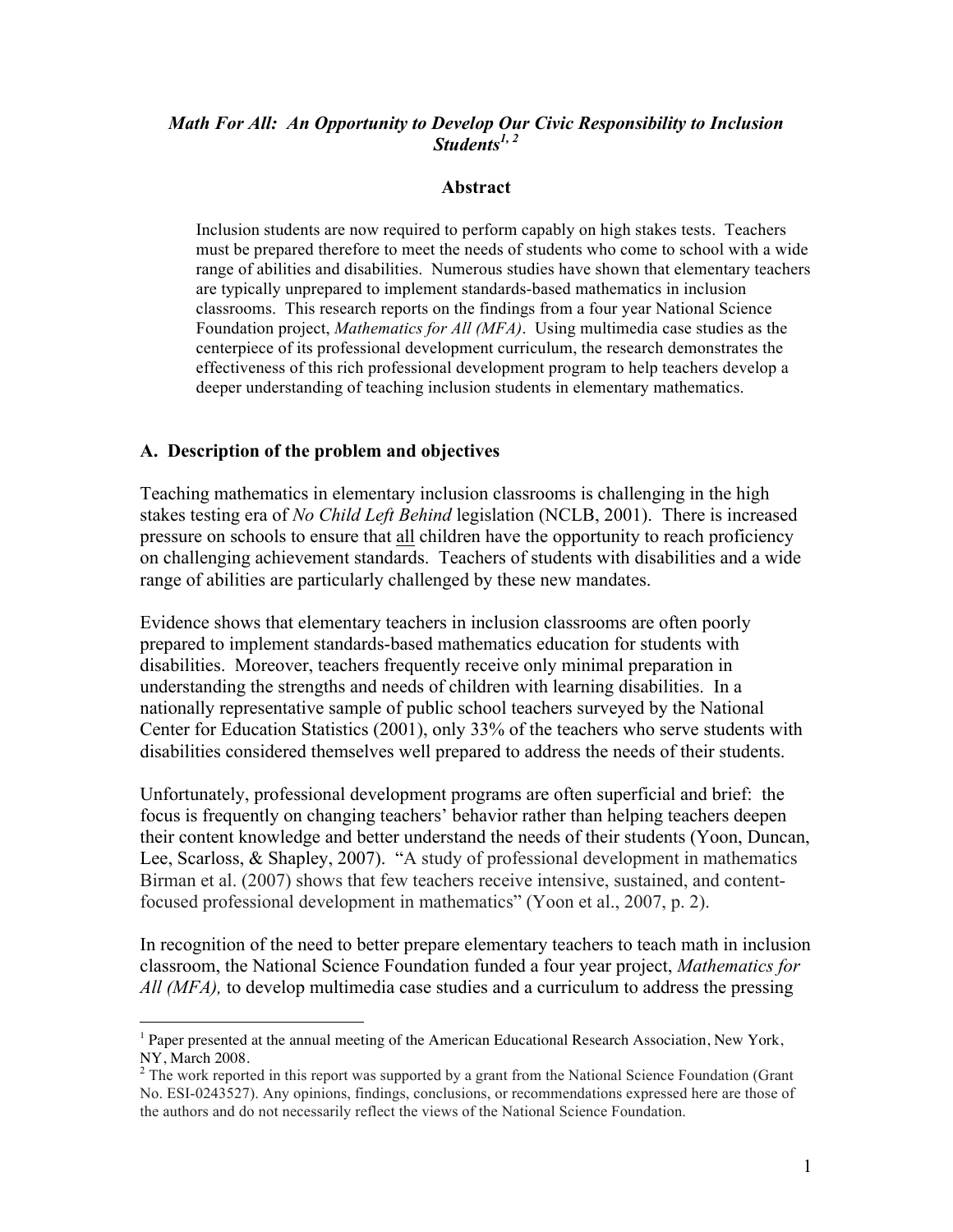professional development concerns of K-5 elementary teachers of mathematics in inclusion classrooms. The project recently finished its fourth year.

This research describes the results of the project, developed through the collaborative effort between Bank Street College of Education and the Center for Children and Technology (CCT) of the Education Development Center (EDC). The researchers who evaluated the program are from the Center for Technology and School Change (CTSC) at Teachers College, Columbia University.

Over the four years of the grant, *Math for All* team members developed two sets of case materials, piloted and refined them. They embedded the case materials in five day-long workshops which were supported to extensive *MFA* work in teachers' classrooms. The focus of one set of case materials is on grades K-2 and the other on grades 3-5. These materials have been field-tested in four diverse sites representing different regions of the United States

In assessing the impact of these case materials use, researchers from the Center for Technology and School Change (CTSC) looked to see whether this MFA professional development approach impacted teachers' knowledge, skill, and classroom practice. Specifically, the research examined whether participation in the MFA professional development would: (1) Increase teachers' awareness of different students' strengths and needs; (2) Increase teachers' ability to observe students; and (3) Increase teachers' knowledge of and ability to create and use instructional strategies to address individual students' strengths and needs.

# **B. and C. Perspective(s) or theoretical framework and connection to the literature**

The new math standards and the related high stakes tests present enormous teaching challenges for teachers. For teachers of inclusion classrooms, the challenges are even greater; teachers must address a broader range of learning requirements. Inclusion research has shown the importance of using instructional strategies to analyze students strengths and needs, and provide teachers with the skills to adapt curricula and design effective lessons. The challenge has been to bring this knowledge to teachers in ways that help them grow professionally.

Research on inclusion (e.g., Council for Exceptional Children, not dated; Karp, 2000; Pugach, 2005; Wade & Zone, 2000) has helped to identify key competencies that teachers need to help students with disabilities succeed in a general education setting. Among other things, teachers need to have subject matter knowledge and need to know how children with different kinds of disabilities develop and learn, and they need to be able to do the following:

- Analyze students' needs and strengths.
- Use a variety of instructional approaches (e.g., explicit strategy instruction, coaching, cooperative learning, inquiry based learning).
- Make decisions about and manage multiple instructional strategies.
- Adapt curricula and activities and design effective lessons.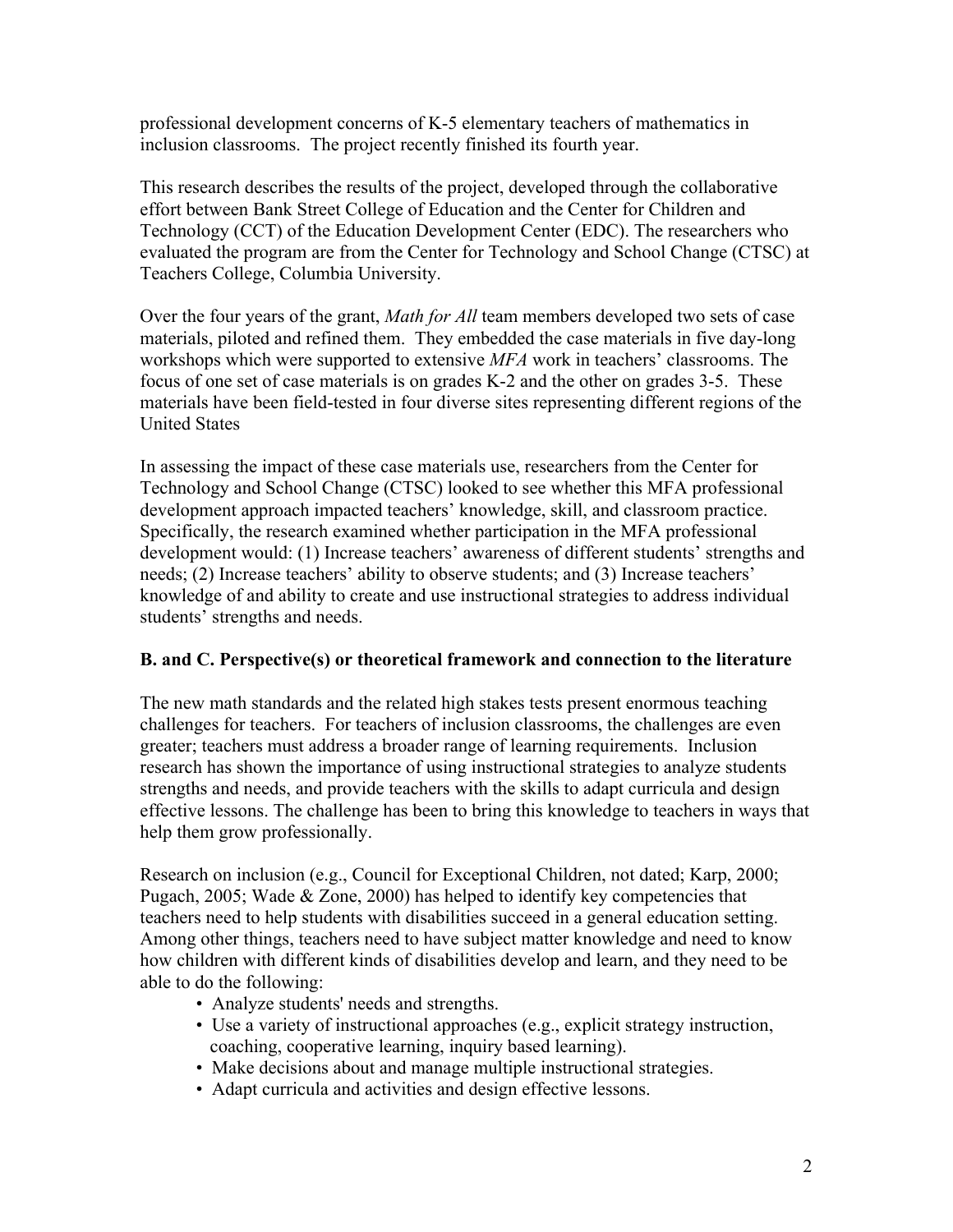- Identify, develop, and utilize appropriate resources and materials.
- Formally and informally assess student learning.
- Seek assistance and guidance from specialists and other resources.
- Work with specialists and families.

To develop these competencies, however, it is not sufficient for teachers to take one or more isolated courses or workshops on developmental variations and general teaching strategies that work for students with disabilities. As leaders in teacher education (e.g., Loucks-Horsley, 1998; Bransford, Brown, & Cocking, 1999; Shulman, 1987) have emphasized, teachers need to develop pedagogical content knowledge, i.e. knowledge about how to teach a discipline, and more specifically, knowledge about how to teach this discipline to a diverse group of students. Expert teachers not only know the structure of their discipline, but they are also sensitive to how different students will approach the discipline and which aspects might be especially difficult or easy for them to master. Learning about learner differences and effective strategies for supporting diverse learners to reach common learning goals thus is best embedded in learning about how to teach a particular content area. Therefore, for teachers to be well prepared to help students with disabilities achieve standards-based learning outcomes in mathematics, they need a good understanding of the specific needs and capabilities of these students in relation to standards-based mathematics content and they need to know how to create effective mathematics learning environments for them.

## Project Description

*Math for All* is a professional development program to support teachers as they improve K-5, standards-based mathematics education for all students, including students with disabilities. Specifically, the *Math for All* program is designed to help teachers deepen their understanding of and skill in (a) how to analyze the demands of mathematical activities; (b) how to assess individual students' strengths and needs in mathematics; (c) teaching practices and instructional strategies for teaching mathematics to students with different strengths and needs; (d) how to plan accessible mathematics lessons.

The *Math for All* program consists of video-case based curriculum materials and learning activities that form the core of two workshop series for teachers who teach students in grades K-5. One workshop series focuses on grades K-2 and the other on grades 3-5. Each series consist of five day-long sessions and is intended to be implemented over time during the school-year, to make it possible for participants to complete assignments in their classrooms between workshop sessions. Each workshop series provides for 30 hours of class time, plus 10 hours devoted to workshop-related assignments that participants carry out in their classrooms, and 10 hours of follow-up meetings, for a total of 50 hours of professional development during the course of one school year. Ideally, participants in the workshop series are teams of general and special education teachers who serve the same students at their schools. Where applicable, these teams can also include paraprofessionals or instructional aides, math coaches, and instructional support specialist who work with the teachers.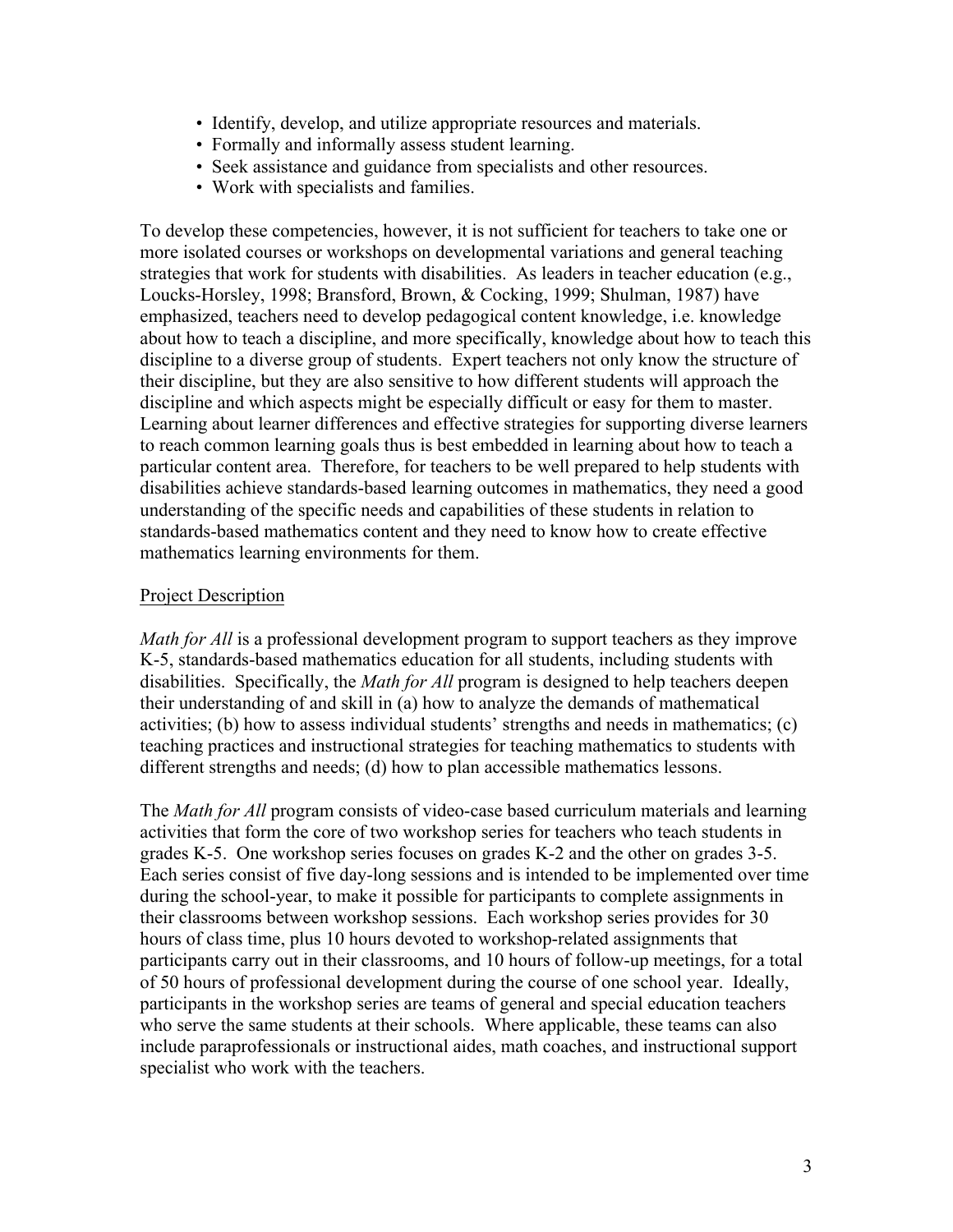Each workshop session is organized around one particular case lesson. Within each workshop series, there is one case lesson for each of the five NCTM content standards (number and operations, data analysis and probability, measurement, geometry, and algebra). The classrooms featured in the case studies are general education classrooms that include students with a range of different kinds of disabilities (e.g., learning, speech and language, developmental, and behavioral disabilities). Each case includes information about several children with different kinds of disabilities along with information about students without disabilities.

In each workshop session, learning activities are designed to deeply immerse participants in the mathematical activity of the case lesson, in analyzing the learning demands of this activity using a neuro-developmental framework, in observing a student engaged in the activity to assess the extent to which he or she does or does not meet the demands of the activity, and in analyzing teaching practices and instructional strategies that build on individual students' strengths and address their weaknesses. After in-depth analysis of each case lesson in this fashion, participants then connect what they have learned to their own classrooms. Working with the members of their team, they examine the mathematics of a lesson that they will be teaching in-between course sessions, analyze the demands of the core mathematics activity, discuss the strengths and weaknesses of one or more focal children in relation to that activity, and then plan adaptations for the lesson to support student learning. Workshop assignments require participants to implement their lessons plans, to observe their focal students within that lesson, and to reflect on and revise the adapted lesson. Participants also have reading assignments (they read Mel Levine's book A Mind at a Time) to familiarize themselves with a neurodevelopmental framework of learning.

The instructional format of the workshops incorporates key components of constructivist pedagogy, including deep inquiry into children's thinking and behavior to provide guidance for responding differentially to each learner in the classroom; reflection on classroom events to examine beliefs and practices in relation to alternative approaches to particular situations and in relation to theoretical ideas; and learning in groups where teachers can collaboratively explore ideas, make plans, learn from analyzing what is and is not working, and revise plans.

# **D. Articulated mode of inquiry**

A mixed methods approach was used for this research. Both quantitative and qualitative data were identified, gathered and analyzed during the course of this fourth year field site study.

A quasi-experimental research design was used to assess the impact of teacher participation in the MFA program in four diverse field-test sites representing different regions of the United States. It was possible to establish control groups in three of the sites; the control group represented comparable groups of teachers from the treatment districts.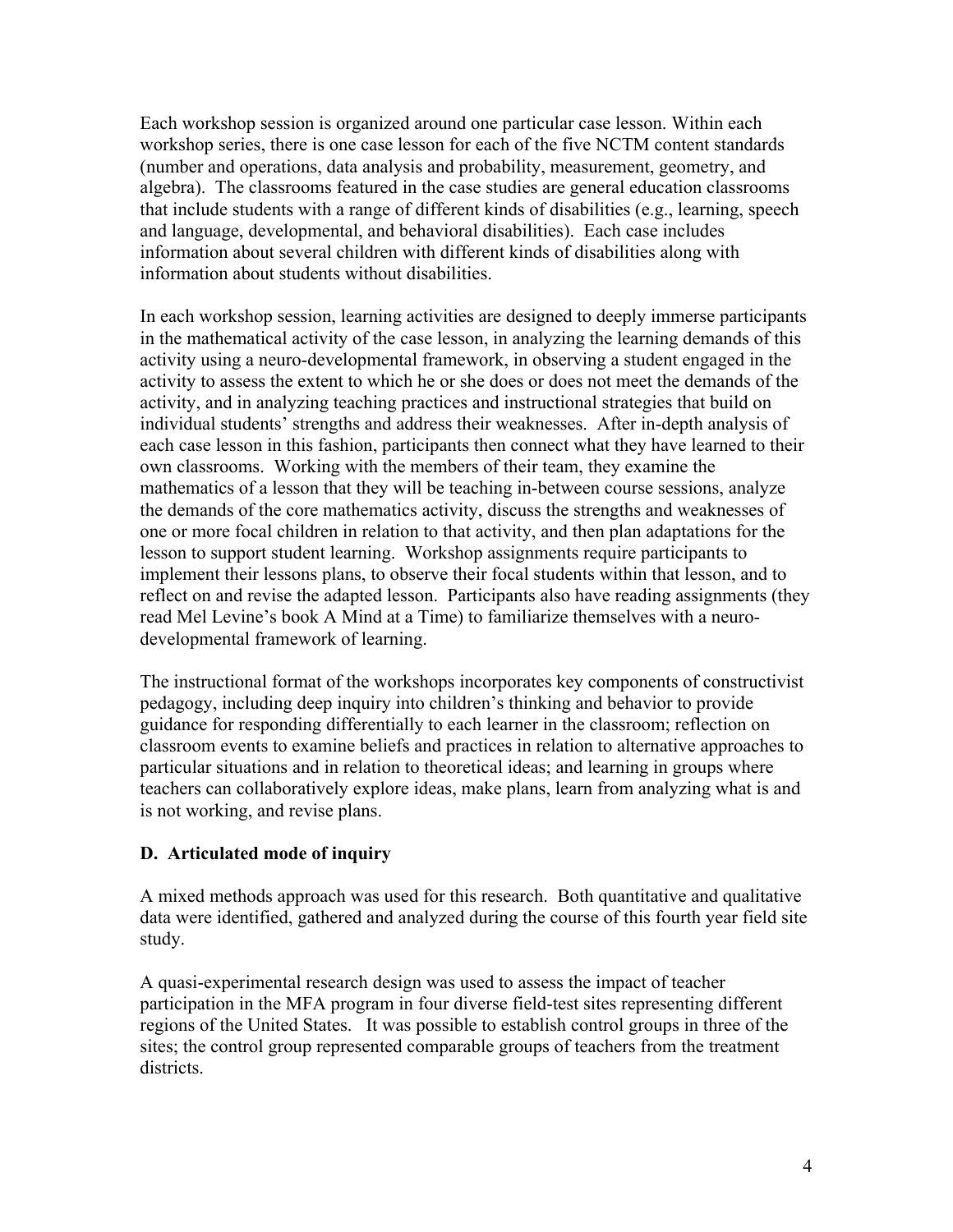Pre and post questionnaires and performance assessments were given to 88 teachers participating in the professional development (i.e., the treatment group) as well as a nonrandom comparison set of 22 teachers in a control group. Responses to the pre-post quantitative questionnaire data were captured in Likert scales of one to five, and analyzed using the Statistical Package for the Social Sciences (SPSS). A factor analysis of key questionnaire items identified two constructs. Each factor was tested for internal consistency and deemed reliable at an acceptable level of ∝>0.80. Since Levene's Test for Equality of Variances confirmed homogeneity between the control and treatment groups, an independent samples t-test was used to compare related pre-post differences in means on the established constructs.

Qualitative data was gathered in the form of pre-post workshop performance assessments, observations of a sample of teachers in the workshops and in their classrooms, interviews with a sample of participating teachers and interviews with the project staff. The qualitative data was analyzed in three stages following Miles and Huberman's classic Sourcebook on Qualitative Data Analysis : data reduction to identify themes, data display to organize the themes, and conclusion drawing and verification by identifying patterns, configurations and propositions (p. 10).

The purpose of the research was to test the hypotheses that participation in the MFA workshop series would:

- 1. Increase teachers' awareness of different students' strengths and needs
- 2. Increase teachers' ability to observe students
- 3. Increase teachers' knowledge of and ability to create and use instructional strategies to address individual students' strengths and needs
- 4. Improve the math performance of students with and without disabilities.

#### **E. Selection and use of evidence to support conclusions**

#### Data Sources

*1) Questionnaires:* Pre- and post- teacher questionnaires were given to both the treatment and control groups in 2006-2007 (see Appendices A and B). The purpose of the pre-/post questionnaires was to document participants' backgrounds and prior experiences, workshop expectations, and responses to the workshops. Questionnaire data also documented changes in participants' classroom and lesson planning practices, their awareness about key issues concerning the inclusion of students with disabilities, and the perceived impact of the workshops on their professional practice.

Pre-questionnaires were administered to the workshop participants (the treatment group) at each of the four field-test sites during the initial workshop session. The postquestionnaire was administered at the conclusion of the fifth workshop session.

A total of 88 teachers completed both a pre-/post questionnaire. These are the teachers included in the treatment group.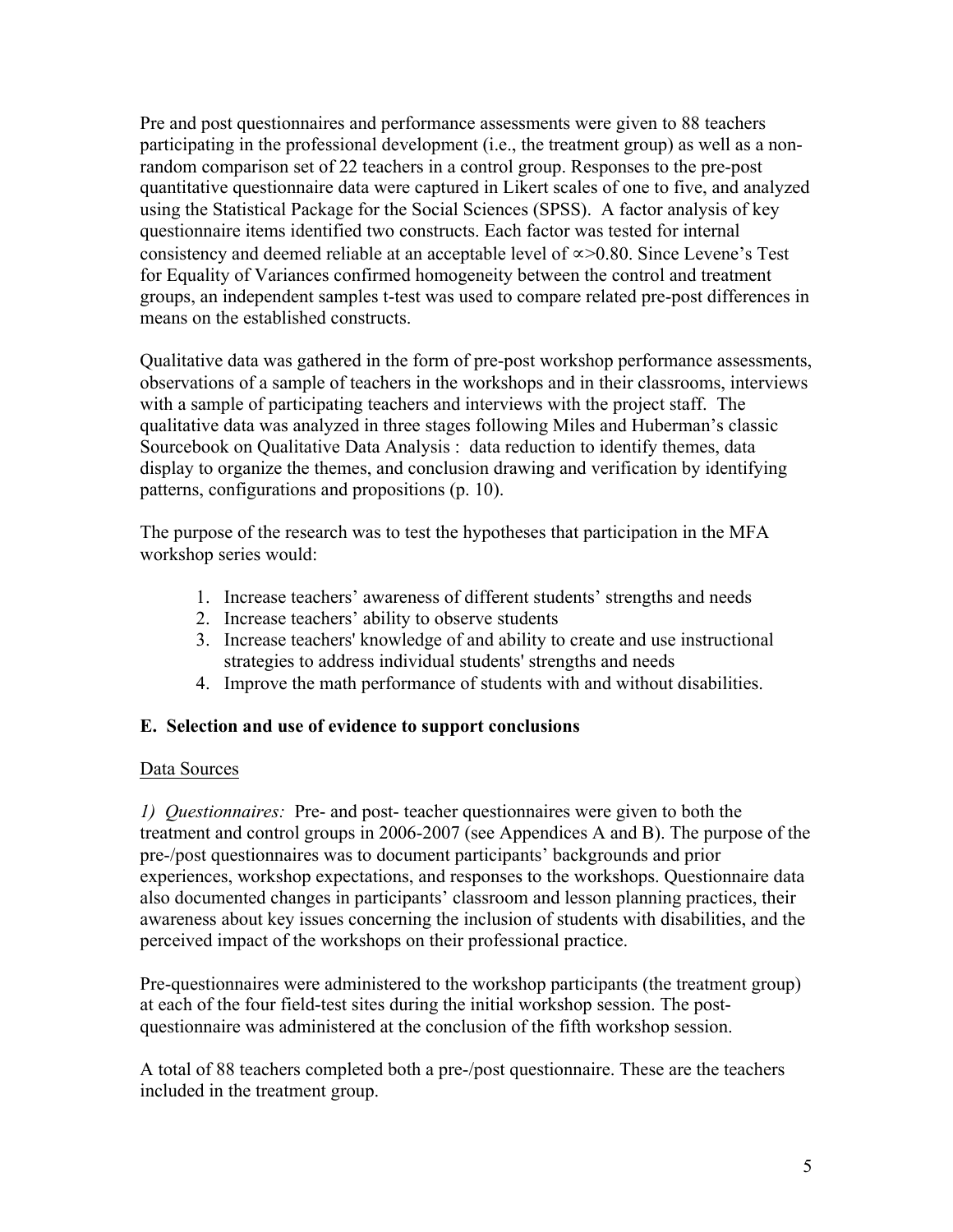Pre-/post teacher questionnaires were administered to a control group in three of the four field-test sites (see Appendices C and D). The 22 control teachers completed the pre- /post- questionnaires online during two two-week periods, approximately 2-3 months apart.

*2) Performance-Based Assessments:* A performance-based assessment (Thinking About a Student in Your Classroom) was administered to the both the treatment and control groups (see Appendices E and F). The performance-based assessment documented changes in participants' understanding of and skill in observing students and matching instructional strategies to students' needs and strengths. For the treatment group, the pretask was assigned to participants prior to the five-part workshop series and submitted at the first session. The post-task was completed during the final workshop session. The control group teachers completed the pre- and post performance-based assessments online in conjunction with the pre-/post questionnaires.

The pre-assessment asked teachers to:

- 1) Think about a student you teach who you have questions about relating to math. Please describe this child.
- 2) What are some instructional strategies and classroom structures that you might use to support the child you described above?

The post-assessment asked the teachers to review their comments on the pre-task and answer the following questions:

- 1) Now that you have nearly completed the *Math for All* workshops, how has your thinking about the student changed?
- 2) How has your thinking about instructional strategies and classroom structures for this child changed?

*3) Workshop Feedback Forms:* The workshop feedback forms were designed to assess what participants think they have learned; determine which aspects of the individual workshop sessions participants liked; describe how what they learned will contribute to their classroom and professional practice; and gather suggestions for improving the upcoming workshop sessions.

*4) Document Analysis:* Meeting notes and handouts were analyzed.

*5) Workshop Observations:* Researchers observed the implementation of the five-part workshop series at the local field-test site, in New York City, to document the activities provided.

*6) Classroom Observations and Post-Observation Interviews*: The goal of the classroom observations was to gather data about the impact of the MFA workshop series on participants' professional practice. The external evaluators conducted classroom observations in six New York City classrooms. Participating teachers volunteered for observations and researchers visited their classrooms one time to observe for 40-60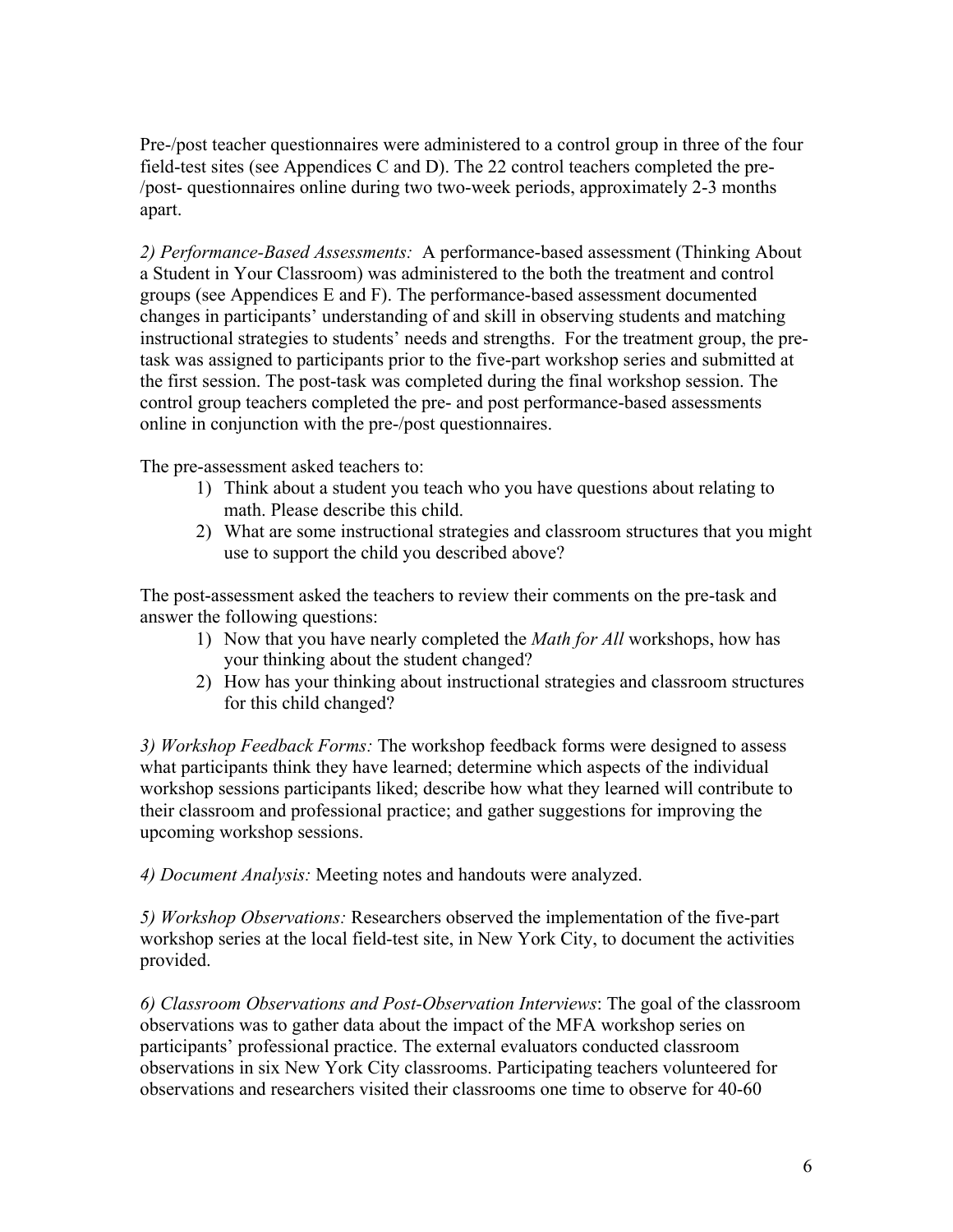minutes. The observations were scheduled for three weeks following the final workshop session. Teachers were interviewed following the classroom observation. Six classrooms were observed, two classrooms of which had two teachers working together (i.e., collaborative classroom team). Of the eight teachers observed; three were interviewed independently, four teachers were interviewed in teams of two, and one teacher was not available to be interviewed due to a scheduling conflict.

Researchers observed one math lesson selected by the participants. Demographic data about the class was gathered prior to the observation. Teachers identified their focal student to the researcher prior to the observation. When two researchers were present, each researcher focused their observation on one member of the collaborative classroom team.

*7) Faculty Interviews:* Interviews were conducted with three of the key Bank Street faculty who developed and implemented the case study materials. Questions addressed faculty learning as a result of their participation in the development of the case study materials; current and proposed use of the case study materials in graduate courses; and the impact of the materials and development process on faculty's professional practice.

## Subjects

Four pilot locations were identified on the basis of geographical distribution, a commitment to inclusion and to teaching standards-based mathematics to students with disabilities, and expressed interest by district-level or state-level administrators. One of the districts is in a rural area in the Midwest, the second is a large Northeast urban district, the third, is a predominantly rural school district in the Midwest, and the fourth is an affluent small town in the Northeast (Table 1).

Primary data sources for this research include the elementary classroom teachers who teach math in inclusion classrooms, special education teachers, instructional aides, and others, such as coaches and instructional support specialists (Table 2).

| <b>Site</b> | <b>State</b> | Region              | <b>SES</b>   |    |
|-------------|--------------|---------------------|--------------|----|
|             | Southeast    | Predominantly Rural | Lower Middle | 19 |
|             | Midwest      | Rural               | Middle Class | 40 |
|             | Northeast    | Urban               | Lower Middle |    |
|             | Northeast    | Suburban            | Upper Middle |    |

*Table 1. Regional Descriptive Data: Matched Pre-Post Pairs*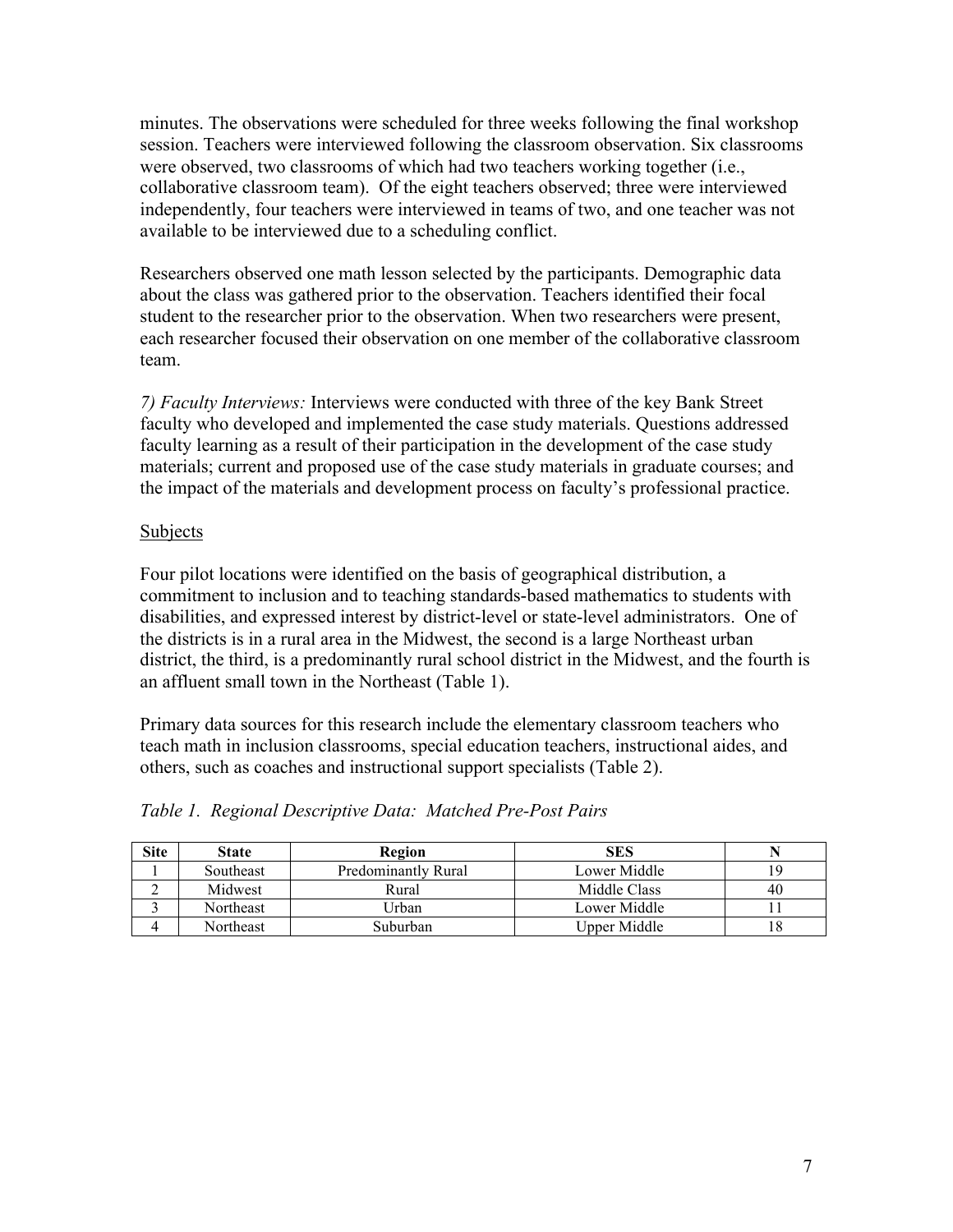|              |          |          | Positions reported by treatment group |       |               |                |    |
|--------------|----------|----------|---------------------------------------|-------|---------------|----------------|----|
|              | General  | Special  |                                       |       |               |                |    |
|              | Educatio | Educatio |                                       |       | Instructional |                |    |
|              | n        | n        | Instruction                           | Math  | Support       |                |    |
| <i>Site</i>  | Teacher  | Teacher  | al Aide                               | Coach | Specialist    | Other          | N  |
| Arkansas     |          |          | $\theta$                              | 2     |               | $\overline{4}$ | 19 |
| North Dakota | 13       | 12       | 13                                    |       | 0             |                | 40 |
| New York, NY | 3        |          | $\Omega$                              |       |               |                | 11 |
| Connecticut  | 10       |          | $\Omega$                              | 2     |               | 4              | 18 |
| Combined     | 33       | 21       | 13                                    |       |               | 10             | 88 |

Table 2. *Positions reported by treatment group*

|  | Table 3. Positions reported by control group |  |
|--|----------------------------------------------|--|
|  |                                              |  |

|              |          |          | Positions reported by control group |        |               |        |                |
|--------------|----------|----------|-------------------------------------|--------|---------------|--------|----------------|
|              | General  | Special  |                                     |        |               |        |                |
|              | Educatio | Educatio |                                     |        | Instructional |        |                |
|              | n        | n        | Instruction                         | Math   | Support       |        |                |
| <i>Site</i>  | Teacher  | Teacher  | al Aide                             | Coach  | Specialist    | Other  | $\overline{N}$ |
| Arkansas     | $\ast$   | $\star$  | $\ast$                              | $\ast$ | $\ast$        | $\ast$ | $\ast$         |
| North Dakota |          |          |                                     | 0      |               | 0      | 16             |
| New York, NY |          |          | $\Omega$                            |        | 0             | 0      |                |
| Connecticut  |          |          | $\Omega$                            |        | 0             | 0      |                |
| Combined     | 14       |          |                                     |        |               |        | 22             |

**\*** Control data was not been collected.

The focus of the case-based materials was PK-2 and grades 3-5 (see Table 1), however in many schools teachers often teach a variety of grade levels as indicated in Table 4.

|              |         |          |         |        |          | Percentage of participants reporting working with the following grade |         |  |
|--------------|---------|----------|---------|--------|----------|-----------------------------------------------------------------------|---------|--|
|              | levels: |          |         |        |          |                                                                       |         |  |
| <i>Site</i>  | N       | $PK-2$   | $3 - 6$ | $PK-6$ | $7 - 12$ | $K-12$                                                                | Other   |  |
| Arkansas     | 19      | $5.3\%$  | 47.4%   | 15.8%  | $5.3\%$  | $26.3\%$                                                              | $0.0\%$ |  |
| North Dakota | 40      | $40.0\%$ | $7.5\%$ | 47.5%  | $0.0\%$  | $2.5\%$                                                               | 2.5%    |  |
| New York, NY | 11      | 54.5%    | $0.0\%$ | 27.3%  | $0.0\%$  | 18.2%                                                                 | $0.0\%$ |  |
| Connecticut  | 18      | $0.0\%$  | 72.2%   | 27.8%  | $0.0\%$  | $0.0\%$                                                               | $0.0\%$ |  |
| Combined     | 88      | $26.1\%$ | 28.4%   | 34.1%  | $1.1\%$  | $9.1\%$                                                               | $1.1\%$ |  |

### Table 4. *Participant Grade Levels*

\* Data was obtained from a pre-survey of participating teachers.

The sites selected for inclusion in this MFA grant were chosen, in part, because they were using a standards based curricula. This controlled for some of the additional variation which would have been included in the data if we had used sites that did not follow standards based curricula. See Table 5 below for data on which curriculum teachers reported using.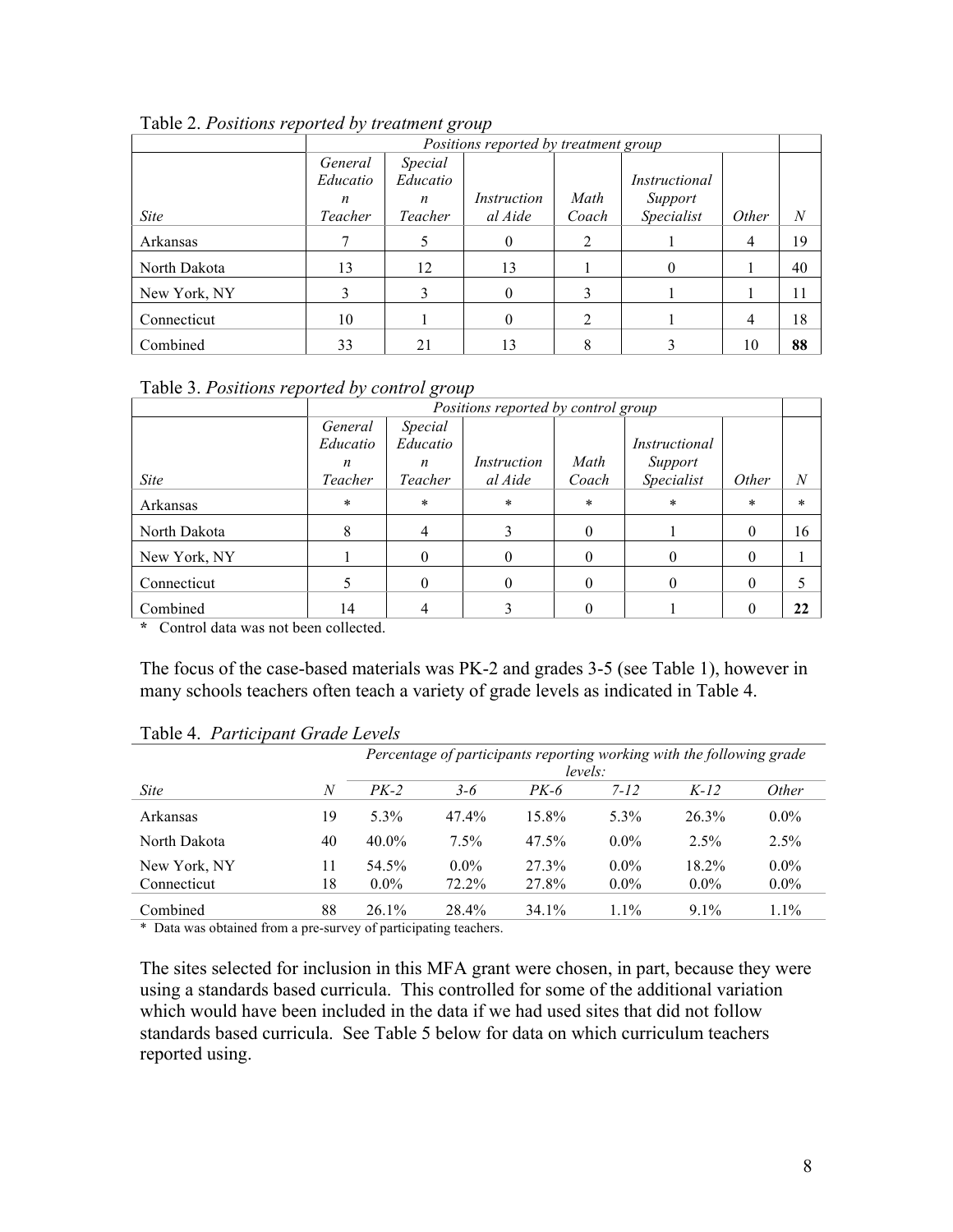|              |    |                                       | Reported Curriculum* |              |  |
|--------------|----|---------------------------------------|----------------------|--------------|--|
|              |    | Investigations in<br>Number, Data and |                      |              |  |
| <i>Site</i>  | N  | <i>Space</i>                          | Everyday Mathematics | <i>Other</i> |  |
| Arkansas     | 19 | 57.9%                                 | 5.3%                 | 47.4%        |  |
| North Dakota | 40 | 77.5%                                 | 12.5%                | 12.5%        |  |
| New York, NY | 11 | $9.1\%$                               | 100.0%               | $9.1\%$      |  |
| Connecticut  | 18 | 100.0%                                | $0.0\%$              | 11.1%        |  |
| Combined     | 88 | 69.3%                                 | 19.3%                | 19.3%        |  |

#### Table 5. *Math curriculum currently used by MFA participants*

\* Note: The total percentage per site may not equal 100.0%, as participants were asked to identify all that apply. \*\*Data was obtained from a pre-survey of participating teachers.

The vast majority of teachers participating in the MFA professional development reported prior experience working with children with disabilities. 97.7% currently or previously have worked with children with disabilities. See Table 6.

|                                       |    |                                                                                                   | Circumstances under which participants have<br>worked with students with disabilities |                                                         |                  |              |  |  |
|---------------------------------------|----|---------------------------------------------------------------------------------------------------|---------------------------------------------------------------------------------------|---------------------------------------------------------|------------------|--------------|--|--|
| Position                              | N  | Percentage of<br>participants<br>reporting having<br>worked with<br>children with<br>disabilities | General<br>education<br>inclusion<br>classroom                                        | Self-<br>contained<br>special<br>education<br>classroom | Resource<br>room | <i>Other</i> |  |  |
| <b>General Education</b><br>Teachers* | 33 | 96.9%                                                                                             | 93.8%                                                                                 | $3.1\%$                                                 | $6.3\%$          | $6.3\%$      |  |  |
| Special Education<br>Teachers*        | 21 | 100.0%                                                                                            | 66.7%                                                                                 | 42.9%                                                   | 76.2%            | 19.0%        |  |  |
| Instructional Aides*                  | 13 | 100.0%                                                                                            | 100.0%                                                                                | 15.4%                                                   | $7.7\%$          | $0.0\%$      |  |  |
| Math Coaches*                         | 8  | 100.0%                                                                                            | 62.5%                                                                                 | 12.5%                                                   | 50.0%            | 62.5%        |  |  |
| Combined**                            | 88 | 97.7%                                                                                             | 85.1%                                                                                 | 19.5%                                                   | 32.2%            | 13.8%        |  |  |

Table 6. *Participants' professional interaction with children with disabilities*

Note: The total percentage per site may not equal 100.0%, as participants were asked to identify all that apply.

\*\* Note: Combined statistics includes data from positions reported as "other" and "instructional specialist," which are not included in this table.

\*\*\* Data was obtained from a pre-survey of participating teachers.

#### Analysis

All of the data gathered, the pre-post teacher questionnaires, pre-post performance based assessments, workshop observations, teacher interviews, and classroom observation summaries were analyzed. For the quantitative data, analyses were run on appropriate sections to determine statistical differences (if any) between 1) pre-post data from the treatment group, 2) pre-post data from the treatment and control groups. The qualitative data was coded and analyzed to identify relevant themes related to differences between pre-post data and treatment and control group data.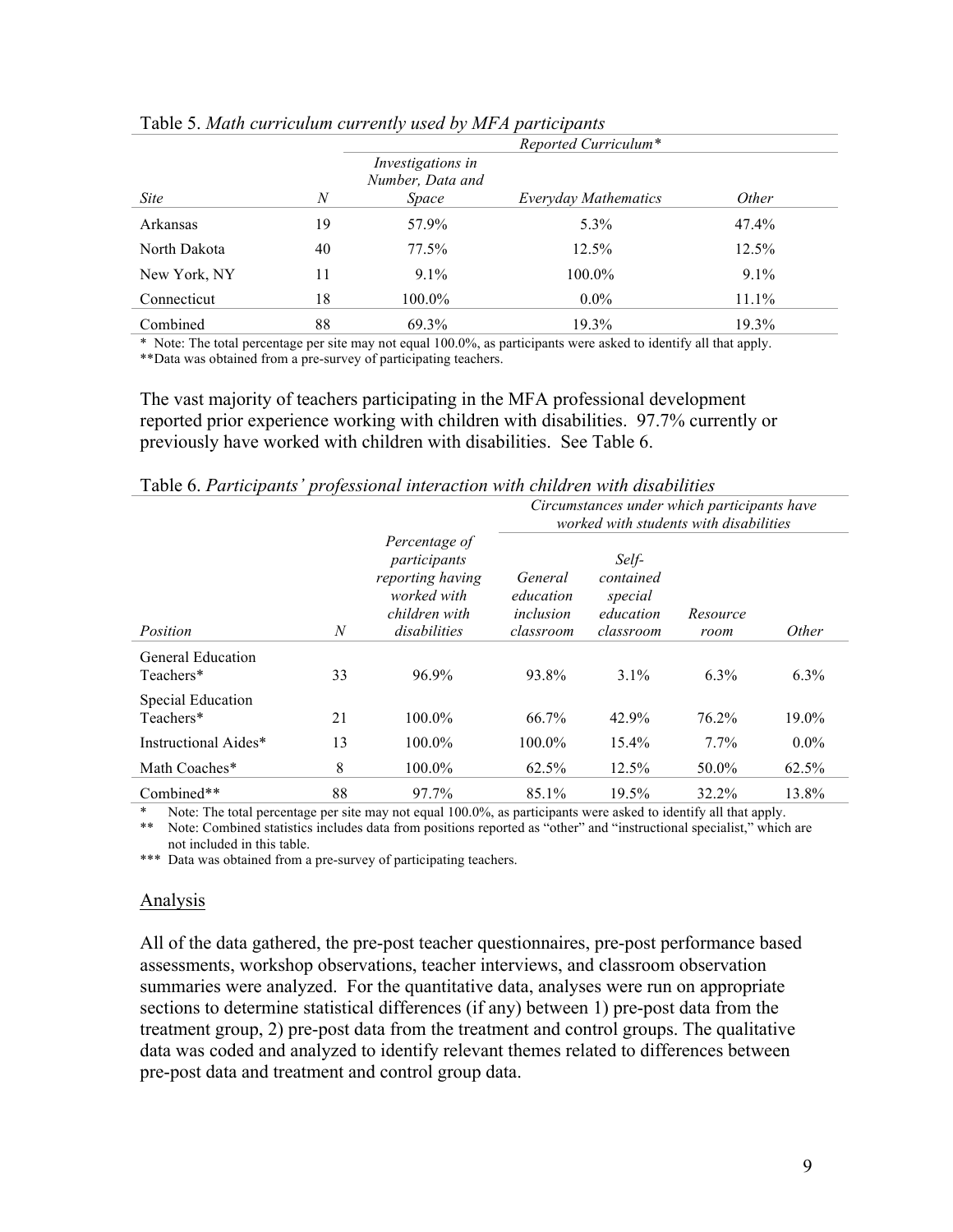## Pre-/Post Questionnaire Results

(Please see Appendices K and L for pre- and post- descriptive data) A number of impacts were reported by teachers participating in the MFA workshops. Using a Wilcoxon Signed Ranks Test to analyze participants' pre and post response to categorical items, seven primary impacts were found to be statistically significant. Of those seven significant items, two related to the teaching of students with disabilities. The first was the significant change in how well prepared teachers feel in teaching mathematics to students with disabilities  $(Z=-6.743, p<0.01)$ . The second was the significant change in how comfortable participating teachers feel in teaching mathematics to students with disabilities ( $Z = -5.669$ ,  $p < .001$ ). In both cases the mean changed significantly in a positive direction, thus with significantly less teachers feeling unprepared or uncomfortable teaching mathematics to students with disabilities. See Figure 1.

Figure 1. *Pre-Post Questionnaire Results: Participant preparedness and comfort in teaching students with disabilities*



The five other primary impacts which showed statistical significance were all related to comfort across the following aspects of planning mathematics lessons: helping teachers observe individual student strengths and weaknesses  $(Z=3.629, p<.001)$ , analyzing the demands of the mathematical task  $(Z=-4.014, p<0.001)$ , considering the learning goals of the lesson  $(Z=4.456, p<.001)$ , selecting a variety of instructional strategies and materials to support students with diverse strengths and needs  $(Z=4.209, p<.001)$ , and writing lesson plans ( $Z=-3.567$ ,  $p<001$ ). The complex intellectual task of synthesizing these five elements to determine what and how to teach mathematics to unique, individual students is the ultimate goal of this grant. The pre-post questionnaire comparison shows a positive correlation between teachers taking the MFA workshops and gaining in their ratings of ability on each of these tasks. Later in this report, other methodological approaches look to see whether teachers showed evidence of increased ability to successfully integrate these elements.

A strong focus of both the workshops and the teacher reports of changes were in observing student strengths and needs and relating that information to the instructional strategies they selected. Participants from the four field-test sites reported the following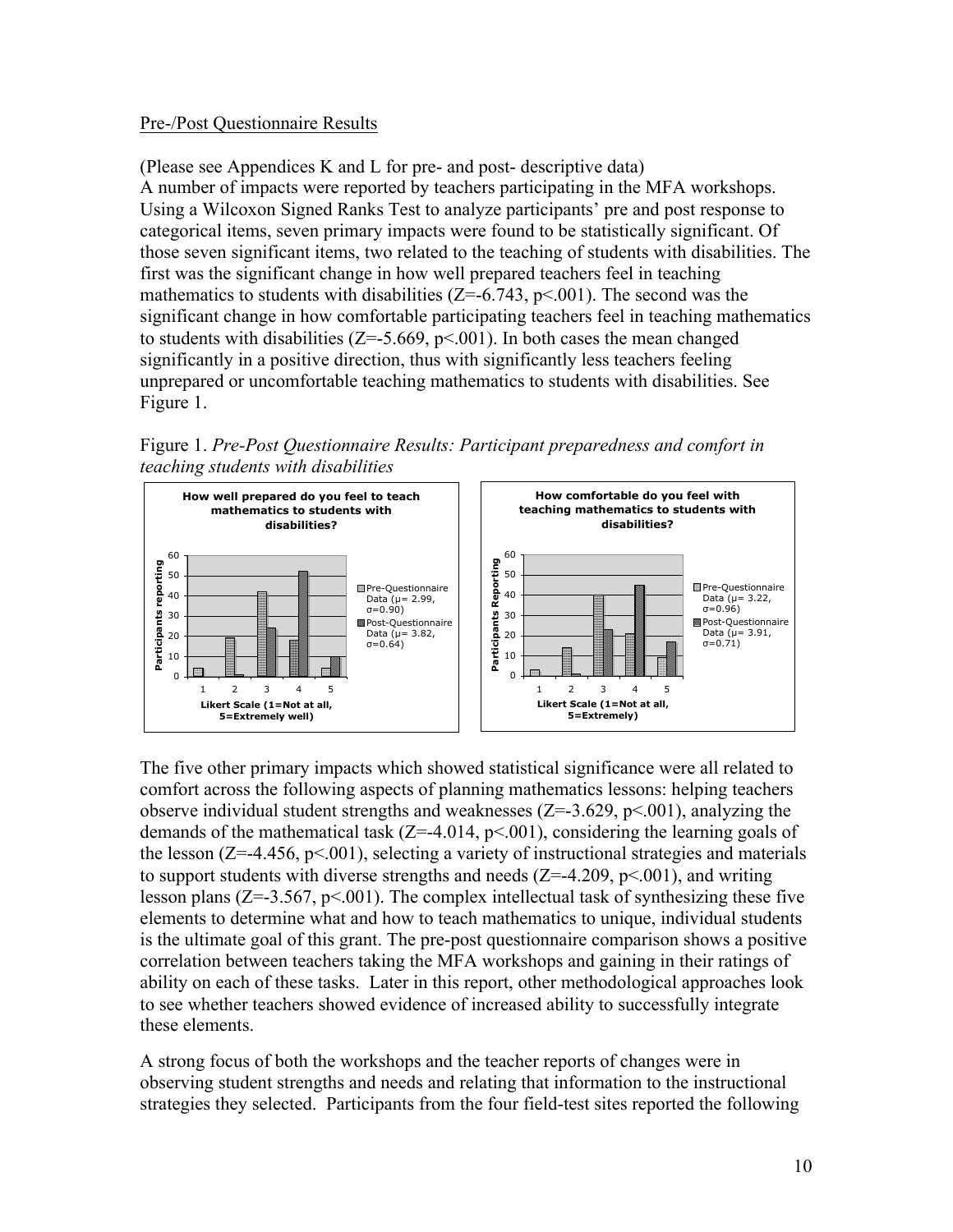as the ways in which they most frequently identified student's strengths and needs prior to the MFA workshops: (1) the use of in class assessments such as teacher made tests or quizzes, worksheets, or homework (53.5%) and (2) the use of observation (51.2%). At the same time, participants reported that they most often select instructional strategies for a particular mathematics lesson based on: (1) the academic needs of students (68.0%); and (2) the guidelines of the adopted curriculum (40.0%). (See Table 7 for responses by position-type).

Table 7. *Participants' selection of instructional strategies in math prior to the workshop series*

| How do you select instructional                                                        |                                 |                                 |                       |            |           |
|----------------------------------------------------------------------------------------|---------------------------------|---------------------------------|-----------------------|------------|-----------|
| strategies for a particular mathematics<br>lesson?<br>This open-ended item yielded the | General<br>Education<br>Teacher | Special<br>Education<br>Teacher | Instructional<br>Aide | Math Coach | $Overal*$ |
| following codes:                                                                       | $n=33$                          | $n=21$                          | $n=13$                | $n=8$      | $n = 88$  |
| Based on the academic needs of students                                                | 72.7%                           | 72.2%                           | $0.0\%$               | $100.0\%$  | 68.0%     |
| Based on the guidelines of the adopted<br>curriculum                                   | 48.5%                           | 50.0%                           | $0.0\%$               | 28.6%      | $40.0\%$  |
| With assistance from additional teacher<br>resources beyond the adopted curriculum     | 27.3%                           | $11.1\%$                        | $0.0\%$               | $0.0\%$    | $16.0\%$  |
| With assistance from colleagues                                                        | $12.1\%$                        | $5.6\%$                         | $100.0\%$             | $0.0\%$    | $16.0\%$  |
| To promote student engagement                                                          | $6.1\%$                         | $5.6\%$                         | $0.0\%$               | 14.3%      | $6.7\%$   |
| Based on available classroom resources                                                 | $6.1\%$                         | $0.0\%$                         | $0.0\%$               | 14.3%      | $4.0\%$   |
| Based on school and/or district<br>expectations                                        | $6.1\%$                         | $0.0\%$                         | $0.0\%$               | $0.0\%$    | 2.7%      |
| To support content and process standards                                               | $0.0\%$                         | $5.6\%$                         | $0.0\%$               | $0.0\%$    | 2.7%      |

Note: Overall descriptive data includes information from positions reported as "other" and "instructional specialist," which are not included in this table.

\*\* Data was obtained from a pre-survey of participating teachers.

In post-questionnaire responses, 92% reported that the workshops taught them new ideas about how to adapt or modify lessons based on individual students' strengths and needs thus providing participants with a way to respond to student needs. Table 8 (below) lists the specific changes in understanding reported by the teachers.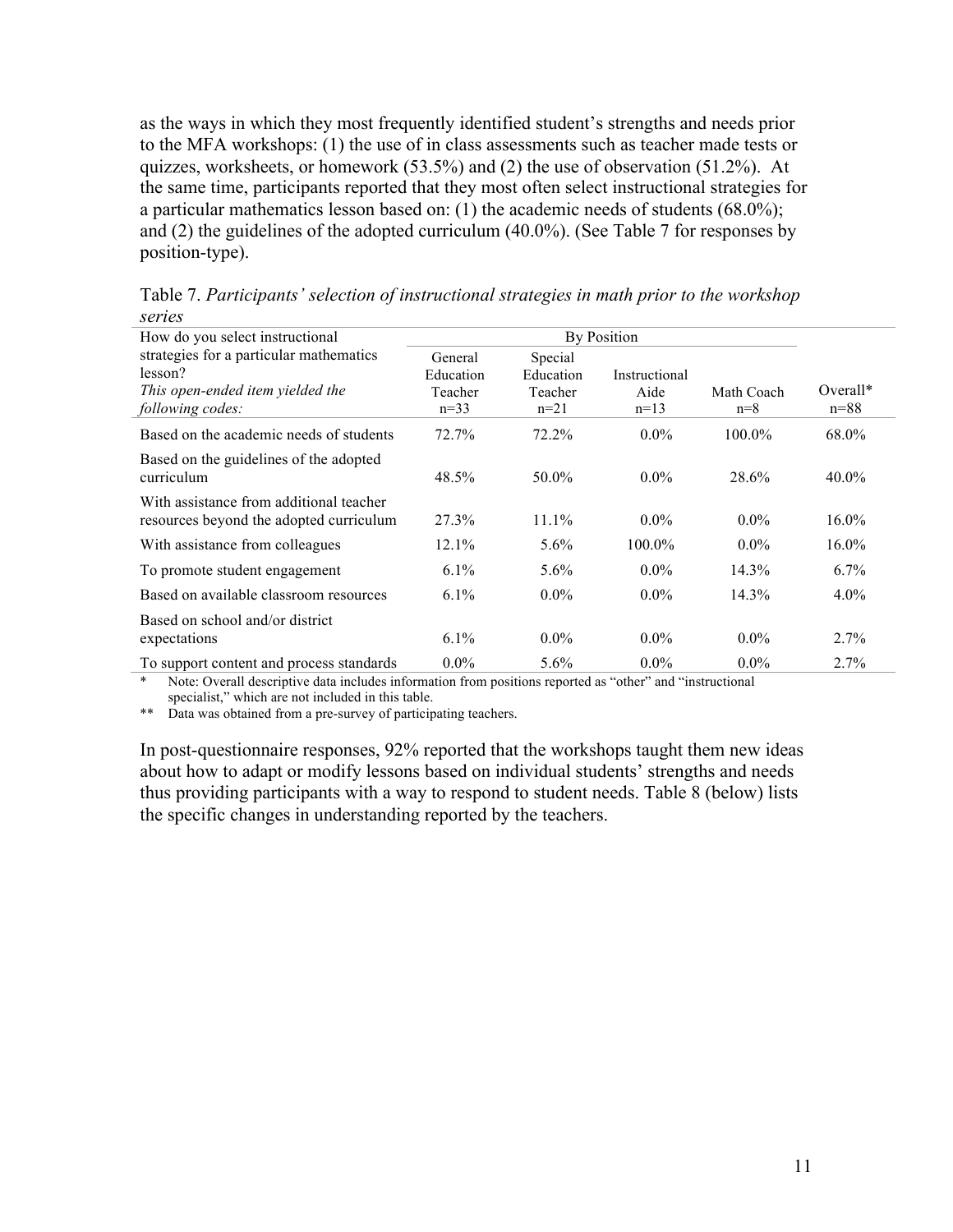|                                                                                                                        | Percentage reporting "Yes" |           |               |            |            |  |  |  |
|------------------------------------------------------------------------------------------------------------------------|----------------------------|-----------|---------------|------------|------------|--|--|--|
|                                                                                                                        |                            |           | By Position   |            |            |  |  |  |
|                                                                                                                        | General                    | Special   |               |            |            |  |  |  |
|                                                                                                                        | Education                  | Education | Instructional |            |            |  |  |  |
|                                                                                                                        | Teacher                    | Teacher   | Aide          | Math Coach | $Overall*$ |  |  |  |
| Related Item                                                                                                           | $n=33$                     | $n=21$    | $n=13$        | $n=8$      | $n = 88$   |  |  |  |
| Have these workshops taught you any<br>new strategies for finding out what a<br>student's strength and weaknesses are? | 97.0%                      | $90.5\%$  | 100.0%        | $100.0\%$  | 96.6%      |  |  |  |
| Have these workshops taught you<br>anything new about how to adapt or<br>modify lessons based on individual            |                            |           |               |            |            |  |  |  |
| students' strengths and needs?                                                                                         | $100.0\%$                  | 76.2%     | 92.3%         | 87.5%      | 92.0%      |  |  |  |

#### Table 8. *Participants' reported change in understanding due to the workshop*

Note: Overall descriptive data includes information from positions reported as "other" and "instructional specialist," which are not included in this table.

\*\* Data was obtained from a post-survey of participating teachers.

## Professional Knowledge

On a five point Likert rating scale (5=A lot and 1=Not at all) participants reported how the workshop series contributed to their professional knowledge in post-questionnaire responses. The highest ranked option was: The workshop series helped me to enhance my understanding of individual students' needs (see Table 9 below).

#### Table 9. *Math for All's contribution to participants' professional knowledge*

| The workshop series helped me to enhance<br>my understanding of                                                         | ਜ਼<br>$\overline{a}$<br>-Not | Not much-<br>$\sim$ | -Some<br>$\sim$ | ದ<br>4-Quite<br>ä | $\overline{a}$<br>$\Omega$ | $A$ verage | eviation<br>Standard |
|-------------------------------------------------------------------------------------------------------------------------|------------------------------|---------------------|-----------------|-------------------|----------------------------|------------|----------------------|
| individual students' needs.                                                                                             | $0.0\%$                      | 1.1%                | 14.9%           | 47.1%             | 36.8%                      | 4.20       | .73                  |
| individual students' strengths.                                                                                         | $0.0\%$                      | 2.3%                | 14.8%           | 52.3%             | $30.7\%$                   | 4.11       | .73                  |
| how to adopt or modify math lessons to<br>help students with diverse strengths and<br>needs meet a given learning goal. | $0.0\%$                      | $3.4\%$             | 29.5%           | 40.9%             | $26.1\%$                   | 3.90       | .83                  |
| alternative instructional practices and<br>materials that can be used to pursue a given<br>learning goal.               | $0.0\%$                      | 2.3%                | 37.5%           | 38.6%             | 21.6%                      | 3.80       | .81                  |
| the mathematics of specific lessons.                                                                                    | $0.0\%$                      | 4.7%                | 31.8%           | 44.7%             | 18.8%                      | 3.78       | .80                  |

\* Data was obtained from a post-survey of participating teachers.

#### Professional Skills

Reported gains from participants on the post- questionnaires mirrored goals they held for the workshops indicated above on the pre-questionnaires. A total of 96.6 % reported on the post-questionnaire that the workshops had taught them new strategies for finding out what a student's strengths and weaknesses are. Additionally, 92% reported that they felt these workshops had given them new information about how to adapt or modify lessons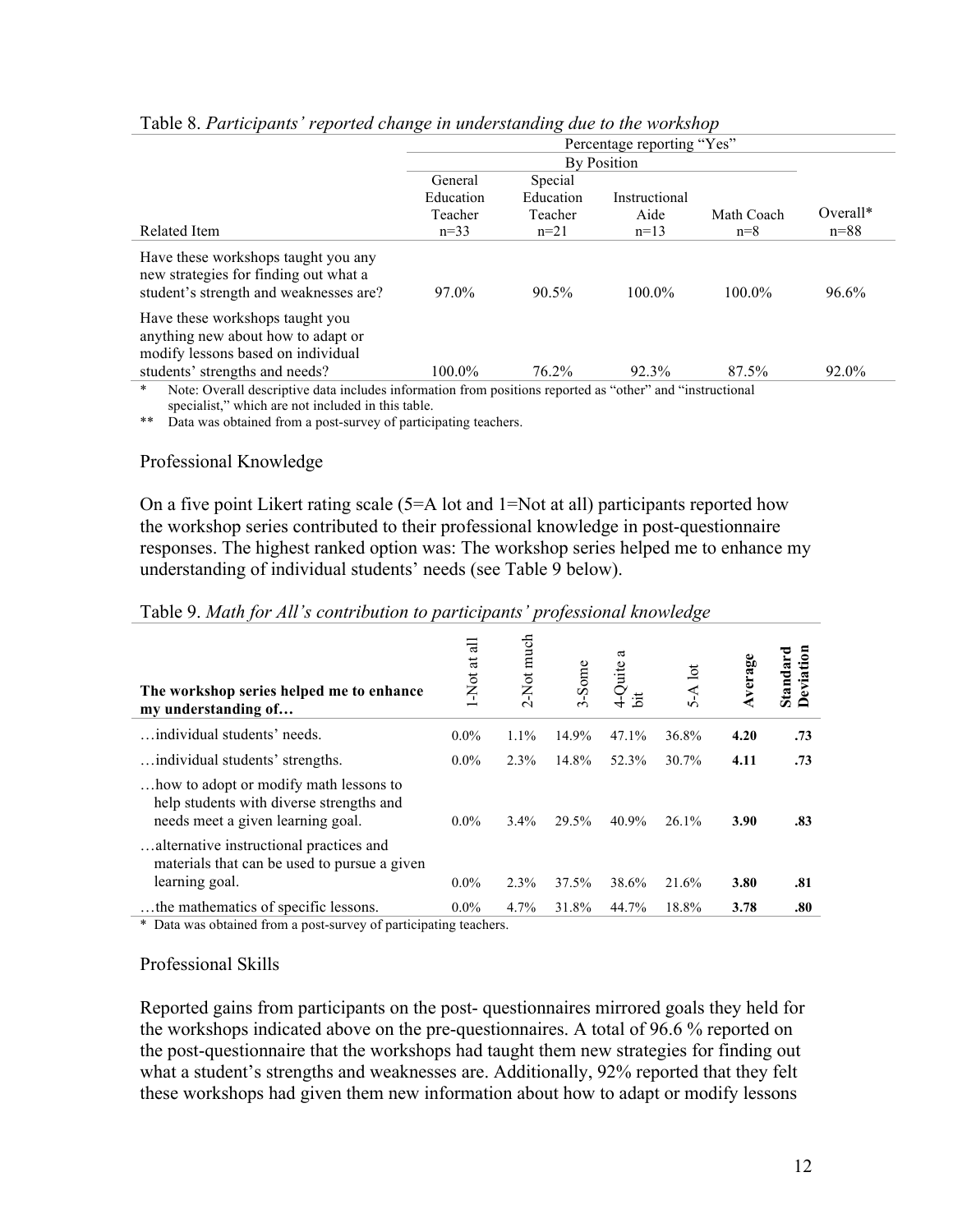based on individual students' strengths and needs. Thus participating teachers found a strong congruence between what they hoped to learn and their perceived focus of the actual workshops.

The post-questionnaire asked participants what the most important lesson they learned from these series of workshops. Open-ended responses were coded by researchers and the top four lessons reported by participants were: (1) understanding how students learn i.e. Neuro-developmental Framework (42.0%) (2) understanding the strengths and needs of students (34.1%), learning how to adapt lessons, generally to meet the strengths and needs of students (34.1%), and understanding my role in helping all students succeed i.e. reach a collective goal (20.5%).

Overall, 95.5% of *Math for All* participants reported on the post questionnaire that their professional practice would change as a result of the workshops. On the same questionnaire, participants reported that the program had most strongly contributed to their professional skills in the following areas: (1) observing individual students; (2) analyzing the demands of mathematical tasks; and (3) collaborating with colleagues in planning math lessons. See Table 10.

| To what extent did the workshop series<br>contribute to your professional skills in the<br>following areas?<br>The workshop series contributed to my<br><i>professional skills in</i> | $\overline{a}$<br>$\overline{a}$<br>$\frac{1}{2}$<br>$\overline{\phantom{0}}$ | Not much<br>$\sim$ | -Some<br>$\sim$ | ದ<br>-Quite<br>≔<br>$\circ$ | -A $lot$<br>$\Omega$ | Average | eviation<br>Standard |
|---------------------------------------------------------------------------------------------------------------------------------------------------------------------------------------|-------------------------------------------------------------------------------|--------------------|-----------------|-----------------------------|----------------------|---------|----------------------|
| observing individual students.                                                                                                                                                        | $0.0\%$                                                                       | $0.0\%$            | 18.2%           | 46.6%                       | 35.2%                | 4.17    | .72                  |
| analyzing the demands of mathematical<br>tasks.                                                                                                                                       | $0.0\%$                                                                       | $0.0\%$            | 15.9%           | 54.5%                       | 29.5%                | 4.14    | .66                  |
| making decisions about how to adapt or<br>modify math lessons to support students<br>with diverse strengths and needs meet the<br>learning goals.                                     | $0.0\%$                                                                       | $00\%$             | 31.8%           | 37.5%                       | 29.5%                | 3.98    | .79                  |
| collaborating with my colleagues in<br>planning math lessons.                                                                                                                         | $0.0\%$                                                                       | $3.4\%$            | 21.8%           | 36.8%                       | 37.9%                | 4.09    | .86                  |
| $\sim$<br>$\mathbf{a}$ . $\mathbf{b}$                                                                                                                                                 |                                                                               |                    |                 |                             |                      |         |                      |

Table 10. *Math for All's contribution to participants' professional skills*

\* Data was obtained from a post-survey of participating teachers.

#### *Math for All* Workshops

On a five point Likert rating scale with 5=excellent and 1=poor, the majority of participants at each of the field-test sites gave the MFA workshop series favorable ratings (Average=4.05, SD=.74), with 91.9% of participants across the field-test sites reported that they would recommend the MFA workshop series to a colleague.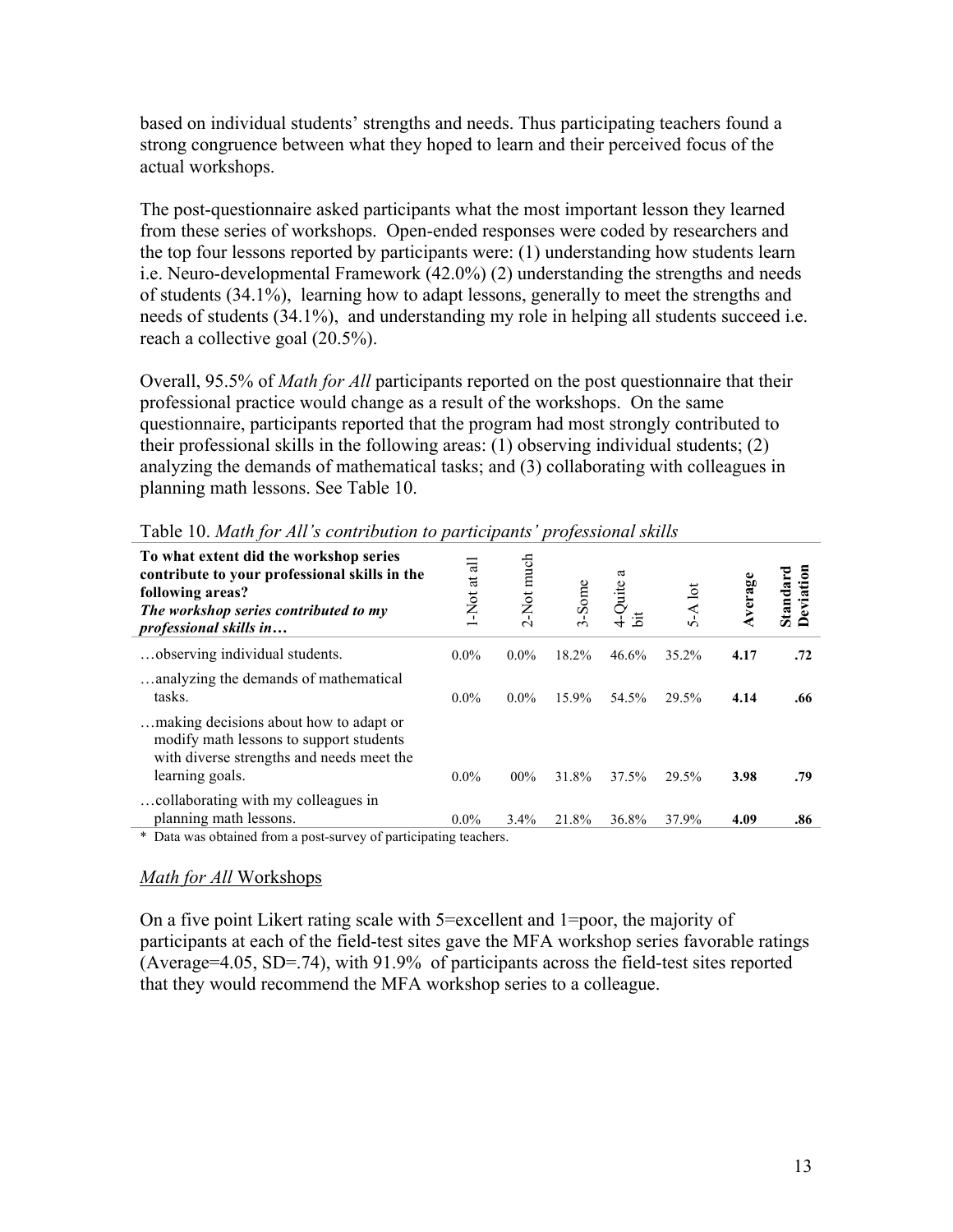| The overall goal of the <i>Math for All</i><br>Workshop series is to help teachers (and<br>staff developers who work with them) be<br>better prepared to teach students with<br>diverse strengths and needs in standards-<br>based math classrooms. For each<br>component of the workshops, please rate<br>how useful you found it for accomplishing<br>the workshop's goals. | $\widehat{\exists}$<br>$\overline{a}$<br>Not useful<br>$\overline{\phantom{0}}$ | $\mathbf{\sim}$ | $\sim$   | 4        | Useful)<br><b>Extremely</b><br>$\Omega$ | Average | Deviation<br>Standard |
|-------------------------------------------------------------------------------------------------------------------------------------------------------------------------------------------------------------------------------------------------------------------------------------------------------------------------------------------------------------------------------|---------------------------------------------------------------------------------|-----------------|----------|----------|-----------------------------------------|---------|-----------------------|
| Using video to observe students                                                                                                                                                                                                                                                                                                                                               | $0.0\%$                                                                         | $0.0\%$         | $9.1\%$  | 34.1%    | 56.8%                                   | 4.48    | .66                   |
| Using video to observe teaching practice                                                                                                                                                                                                                                                                                                                                      | $0.0\%$                                                                         | $0.0\%$         | $11.4\%$ | $35.2\%$ | 53.4%                                   | 4.42    | .69                   |
| Applying what I have learned in the<br>workshop in my own classroom (e.g.,<br>observation of a child)                                                                                                                                                                                                                                                                         | $0.0\%$                                                                         | 2.3%            | 20.7%    | 49.4%    | 27.6%                                   | 4.36    | .75                   |
| Hands-on exploration of math activities                                                                                                                                                                                                                                                                                                                                       | $1.1\%$                                                                         | $1.1\%$         | 11.4%    | 37.5%    | 48.9%                                   | 4.32    | .81                   |

Table 11. *Participants' top rated workshop components*

\* Data was obtained from a post-survey of participating teachers.

# Factor Analysis

A factor analysis of key questionnaire items identified two constructs (Table 12). Each factor was tested for internal consistency and deemed reliable at an acceptable level of  $\infty$  > 0.80 (Table 13).

|  |  |  |  | Table 12. Factor analysis of key questionnaire items |  |
|--|--|--|--|------------------------------------------------------|--|
|--|--|--|--|------------------------------------------------------|--|

|                                                                                                                                              | Factor |  |  |
|----------------------------------------------------------------------------------------------------------------------------------------------|--------|--|--|
| Scale Item                                                                                                                                   |        |  |  |
| Factor 1: Assessing student needs in relation to the demands of the math lessons                                                             |        |  |  |
| Comfortable considering the learning goals of the lesson                                                                                     | 0.924  |  |  |
| Comfortable thinking about how the math of the lesson connects to the math<br>students have studied in the past and will study in the future | 0.867  |  |  |
| Comfortable analyzing the demands of the mathematical task                                                                                   | 0.862  |  |  |
| Comfortable thinking about individual student's strengths and needs                                                                          | 0.790  |  |  |
| Comfortable selecting a variety of instructional strategies and materials to support<br>students with diverse strengths and needs            | 0.689  |  |  |
| Factor 2: Preparedness to teach students with disabilities                                                                                   |        |  |  |
| Comfortable Teaching students with disabilities                                                                                              | 0.919  |  |  |
| Prepared to teach students with disabilities                                                                                                 | 0.918  |  |  |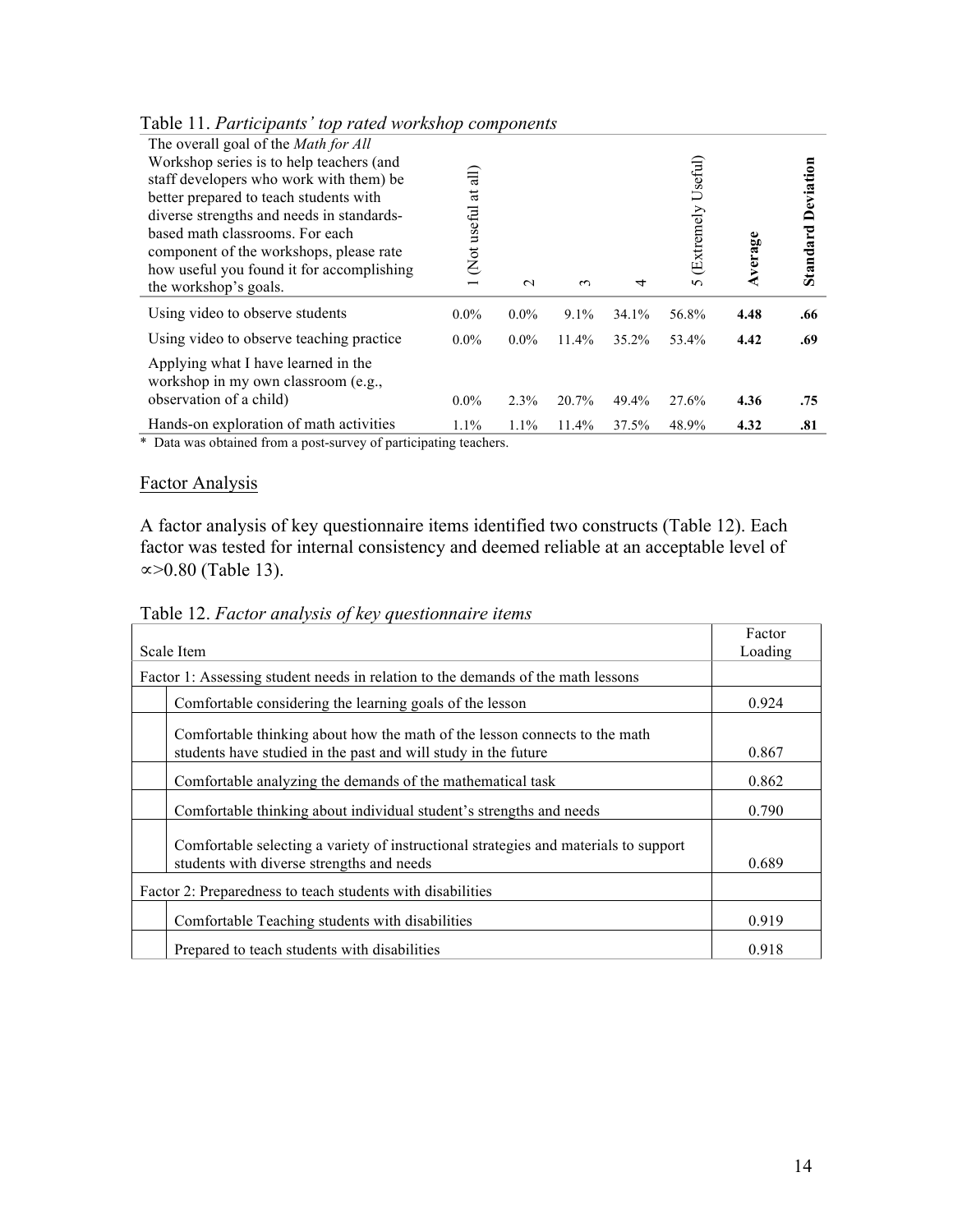Table 13. *Reliability Analysis*

|                                               | Number   |     | Cronbach's |
|-----------------------------------------------|----------|-----|------------|
| Factor                                        | of Items | N   | Alpha      |
| Factor 1: Planning Mathematics Lessons        |          | 102 | $0.9151*$  |
| Factor 2: Teaching Students with Disabilities |          | 109 | $0.8997*$  |
| Overall                                       |          | 102 | $0.9020*$  |

\*Acceptable at  $\alpha$  > 0.80.

#### Analysis of Control Data

Levene's Test for Equality of Variances confirmed homogeneity between the control and treatment groups before an independent samples t-test and a one-way analysis of variance was used to compare related pre-post differences in means on the established constructs. Analyses were performed on gain scores in an effort to remove initial differences between the control and treatment groups. See Tables 14-17 below

| Table 14. Group Statistics by Factor |  |  |
|--------------------------------------|--|--|
|--------------------------------------|--|--|

|                                            |           |    |                    | Standard  | <b>Standard Error</b> |
|--------------------------------------------|-----------|----|--------------------|-----------|-----------------------|
| Factor                                     | Group     | N  | Mean               | Deviation | Mean                  |
| Factor 1:                                  |           |    |                    |           |                       |
| Assessing student                          | Treatment | 78 | $2.423^a$          | 4.517     | 0.511                 |
| needs in relation to<br>the demands of the |           |    |                    |           |                       |
| math lessons                               | Control   | 20 | 1.200 <sup>a</sup> | 4.742     | 1.060                 |
|                                            |           |    |                    |           |                       |
| Factor 2:                                  | Treatment | 85 | $1.506^a$          | 1.556     | 0.169                 |
| Preparedness to<br>teach students with     |           |    |                    |           |                       |
| disabilities                               | Control   | 22 | $0.318^{a}$        | 1.492     | 0.318                 |

<sup>a</sup>Mean can be interpreted as the average difference between pre and post scores (i.e., average gain score)

Table 15. *Independent Samples Test: Significance of Differences between pre-post gain scores of treatment and control teachers*

|                                                         | Levene's Test for Equality |       |                              |     |            |            |
|---------------------------------------------------------|----------------------------|-------|------------------------------|-----|------------|------------|
|                                                         | of Variances               |       | t-test for Equality of Means |     |            |            |
|                                                         |                            |       |                              |     | Sig.       | Mean       |
| Factor                                                  | F                          | Sig.  |                              | df  | (2-tailed) | Difference |
| Factor 1: Assessing student                             |                            |       |                              |     |            |            |
| needs in relation to the<br>demands of the math lessons | $.090^{\rm a}$             | 0.765 | 1.070                        | 96  | 0.287      | 1.223      |
| Factor 2: Preparedness to                               |                            |       |                              |     |            |            |
| teach students with<br>disabilities                     | $239^{\rm a}$              | 0.626 | 3.218                        | 105 | $0.002**$  | 1.189      |

\* Significant at  $p < 0.05$  \*\* Significant at  $p < 0.01$  \*\*\* Significant at  $p < 0.01$ 

<sup>a</sup>Assumption of equal variances can be assumed.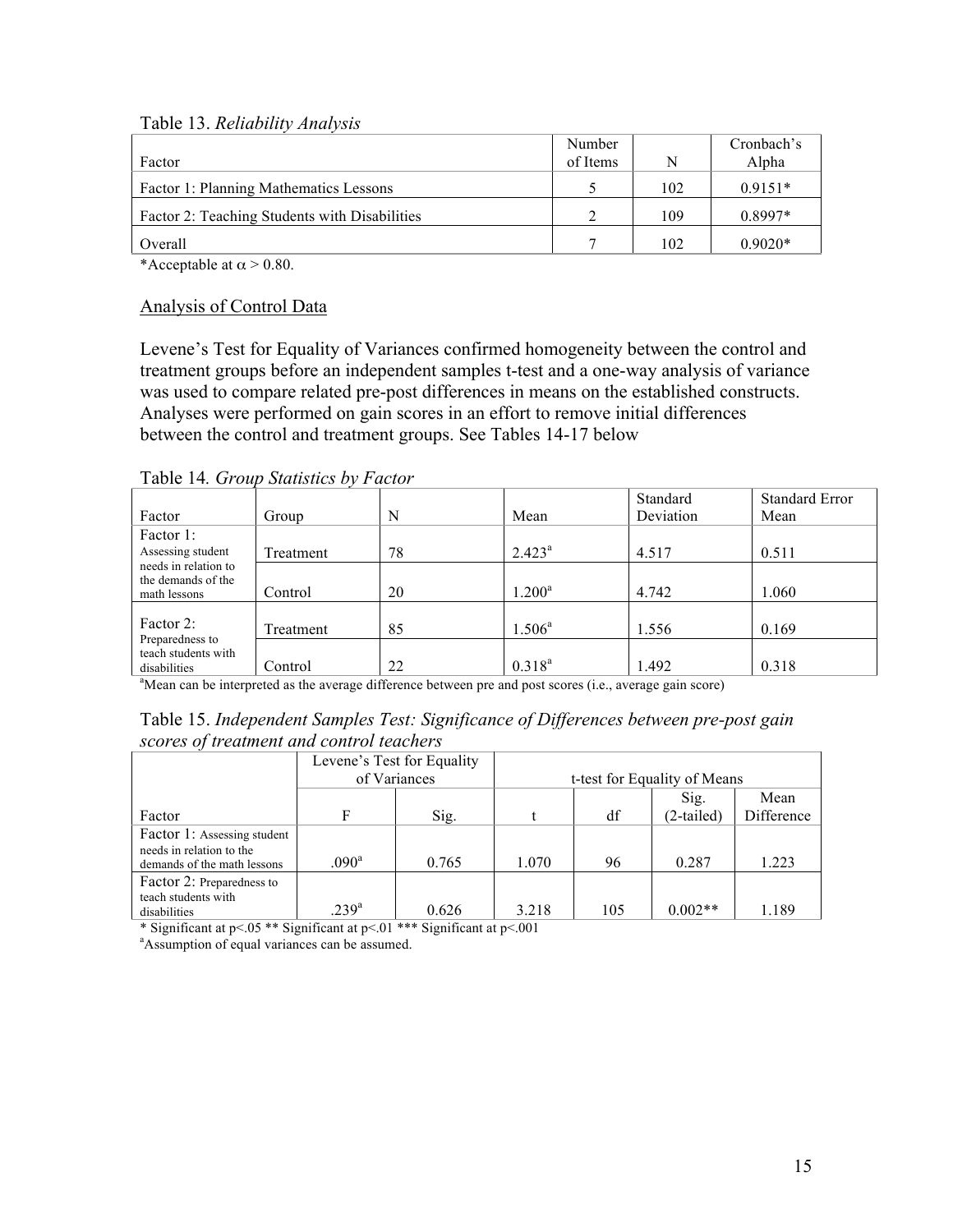|                | Sum of   |    |             |       |      |
|----------------|----------|----|-------------|-------|------|
| Source         | Squares  | df | Mean Square |       | Sig. |
| <b>Between</b> | 23.813   |    | 23.813      | . 144 | .287 |
| Groups         |          |    |             |       |      |
| Within Groups  | 1998.238 | 96 | 20.815      |       |      |
| Total          | 2022.051 |    |             |       |      |

Table 16. *One-Way Analysis of Variance (Factor 1): Significance of Differences between pre-post gain scores of treatment and control teachers*

\* Significant at p<.05 \*\* Significant at p<.01 \*\*\* Significant at p<.001

| Table 17. One-Way Analysis of Variance (Factor 2): Significance of Differences between |  |
|----------------------------------------------------------------------------------------|--|
| pre-post gain scores of treatment and control teachers                                 |  |

|               | Sum of  |     |             |        |          |
|---------------|---------|-----|-------------|--------|----------|
| Source        | Squares | df  | Mean Square | F      | Sig.     |
| Between       | 24.653  |     | 24.653      | 10.353 | $.002**$ |
| Groups        |         |     |             |        |          |
| Within Groups | 250.020 | 105 | 2.381       |        |          |
| Total         | 274.673 | 106 |             |        |          |

\* Significant at p<.05 \*\* Significant at p<.01 \*\*\* Significant at p<.001

#### Performance-Based Assessments

The pre-/post performance based assessments support the findings from the questionnaire data and provide additional evidence, in addition to the beyond self-reports, of the impact of the MFA workshops on the treatment group.

The majority of the treatment group showed changes in their pre-/post descriptions of their focal students and the instructional strategies and classroom structures they would use to accommodate the student's needs. Changes in the post performance-based descriptions included the following: (1) use of the neuro-developmental framework to observe and characterize the focal student; (2) inclusion of focal student's strengths and needs; (3) use of a broader range of instructional strategies and classroom structures and (4) alignment of instructional strategies and classroom structures with the strengths and needs of their focal students.

- Treatment and control teachers used similar language to describe their focal students in the pre performance-based assessments. Teachers from both groups selected students who were struggling academically and they specifically described some of the problems these focal students encountered in math. The teachers then described a variety of instructional strategies that they have tried to accommodate the needs of their focal students.
- The post performance-based assessments show evidence that the majority of treatment teachers shifted in the language that they used to describe their focal students. In most instances, the treatment group aligned their instructional strategies and classroom structures with the descriptions of their focal students.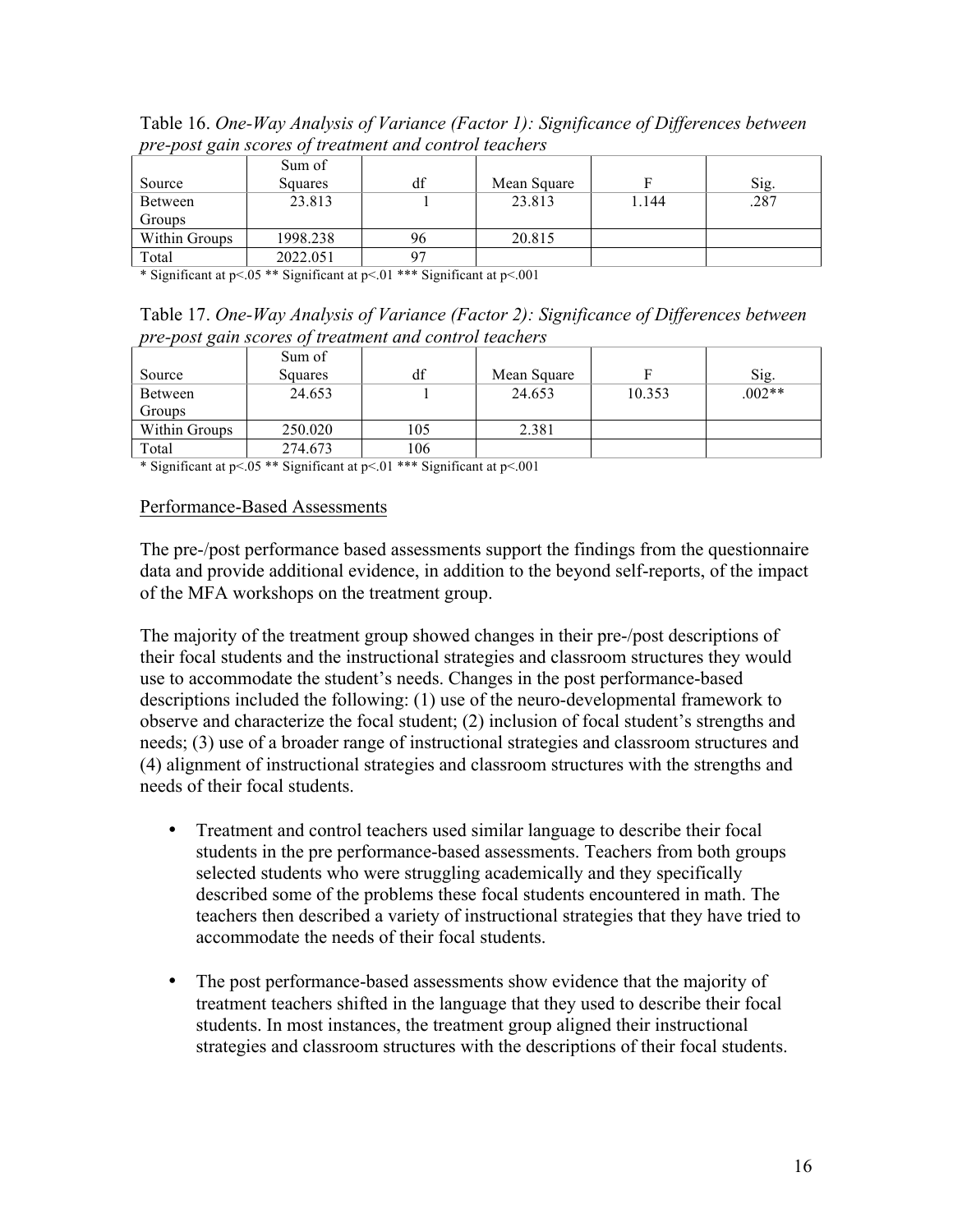- In the post performance-based assessments, the treatment group used the Mel Levine's neuro-developmental framework to guide both their observation and description of their focal student. They referred to psycho social, language, memory, attention, and sequential ordering constructs in their descriptions.
- In the post performance-based assessments, the treatment group referred to a broader range of instructional strategies and classroom structures in their post performance-based descriptions. They also described the variety of ways they modified their lessons to illustrate the instructional strategies and classroom structures they are currently using to support their focal students.
- In the post performance-based assessments, the treatment group referenced many of the instructional strategies included in the MFA case-based materials.
- In some of the post performance-based assessments, treatment teachers included instructional strategies for supporting "higher end" students.
- In the post performance-based assessments, the treatment group teachers changed their description to focus on their focal student's strengths.

# Classroom Observations

The classroom observations and post-interviews provide evidence beyond participants' self report data (i.e., workshop feedback forms and questionnaires) of the degree of change in participants' knowledge, skill and classroom practice. The classroom observations and post-interviews demonstrate that workshop participants are observing individual students, modifying math lessons to accommodate the needs of the students, and incorporating a range of instructional strategies into their classroom practice.

# Faculty Interviews

Three faculty members from Bank Street College (BSC) were interviewed at the end of the MFA project development process. They were each asked 14 questions in individual, hour-long interviews. The findings reflect their perspectives on a variety of topics including: expectations for the MFA project; the impact of the MFA project on BSC graduate students; the impact of the MFA project on their professional practice as teacher educators; their current vision of teaching in inclusive K-8 settings and the preparation necessary to support students with a range of abilities and disabilities; their current and planned use of the case studies in graduate courses; the unique features of the MFA case study approach; their reflections on participating in the project development process.

The broad goal, the creation of video cases, was the same for each of the faculty. However, individual responses to what each hoped to accomplish was shaped by their respective use of the materials over the four-year development process. Faculty described how the project, and the video cases, present a rich set of opportunities for teaching and learning. For example: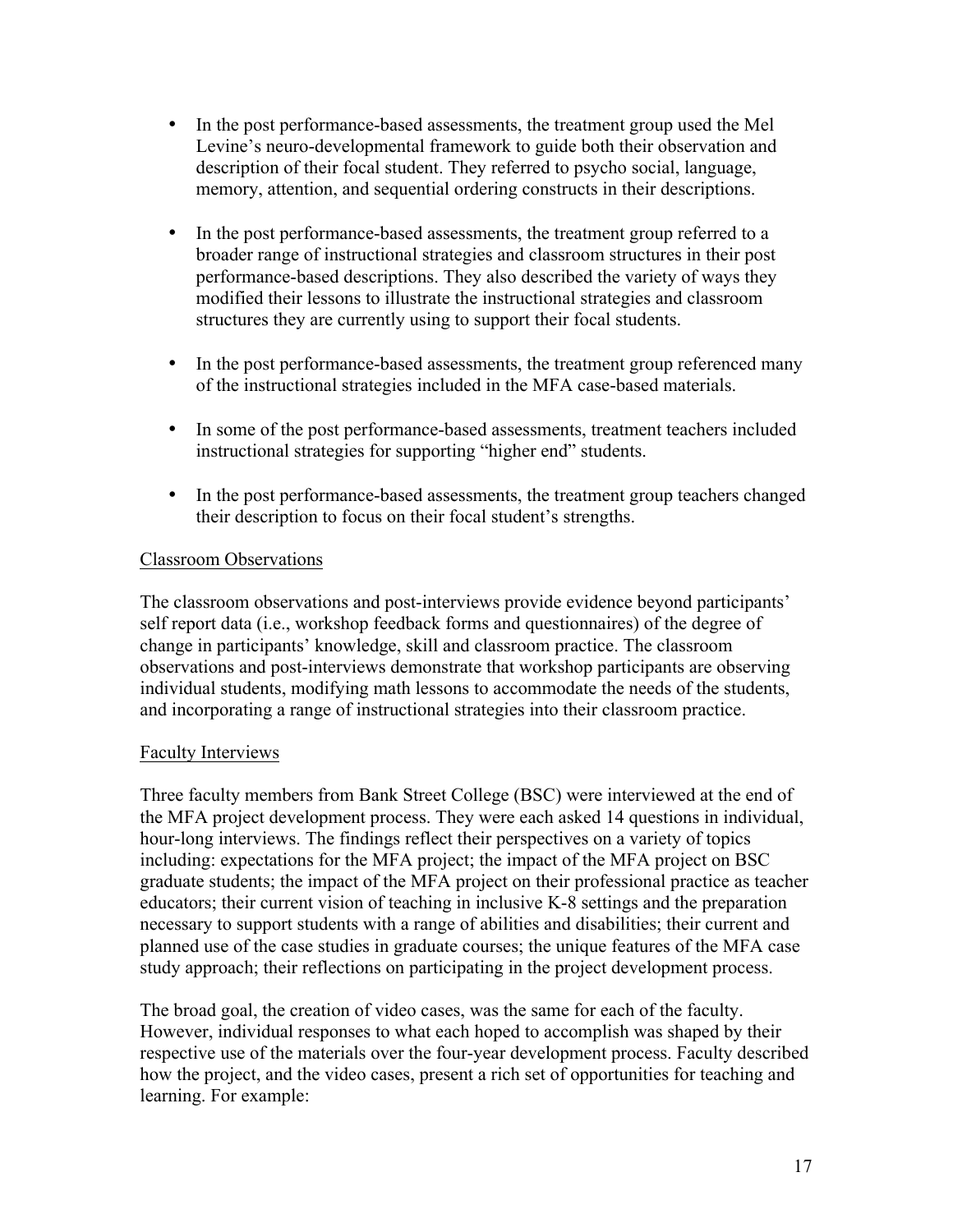We accomplished what we started out to do. We wanted to develop a set of [video] studies that provided a pathway for studying and asking questions around [teaching] practice and how children learn. Much of the video [referring to cases that were shot] are rich enough that they allow for conversation around teaching and learning at a variety of levels. They allow [viewers] to look at the math, to look at children, to look at teaching practice and to ask a lot of questions. The [teaching] practice [in the video cases] provided enough content to start a good conversation around practice. (Faculty Interview, 2007)

Faculty members expressed a number of ways that their expectations changed over the course of the project including: a facility with the Mel Levine neuro-developmental framework, a preference for using the case study materials with in-service versus preservice teachers; the ability of BSC students to gather "evidence" from the video cases as they considered issues relevant to math teaching and learning. One faculty member had originally hoped that the complete body of video cases would include a diverse range of teachers.

## **F. Conclusions**

The findings from both the quantitative and qualitative data indicate that the program was effective in enhancing the preparation of teachers who work with students with disabilities. The following bullets capture key conclusions:

- A factor analysis of the pre-post questionnaire data indicated that the MFA professional development approach was effective in enhancing the preparation and comfort of teachers working with students with a range of abilities and disabilities.
- Workshop participants reported in post-questionnaire data that one significant aspect of the workshop series was learning how to adapt and modify lessons based on individual students' strengths and needs thus enabling them to be responsive to student needs.
- Participants reported in post-questionnaire data that the workshop series contributed to their professional knowledge, enhancing their understanding of individual students' needs.
- Participants reported that the workshops contributed to their professional skills in the following areas: (1) observing individual students; analyzing the demands of mathematical tasks; and (3) collaborating with colleagues in planning math lessons.
- Changes in pre-post performance based descriptions of focal students provided further evidence of the impact of the MFA workshops. Changes in post performance-based descriptions included the following: (1) use of the neurodevelopmental framework to observe and characterize the focal student; (2) inclusion of the focal student's strengths and needs; (3) use of a broader range of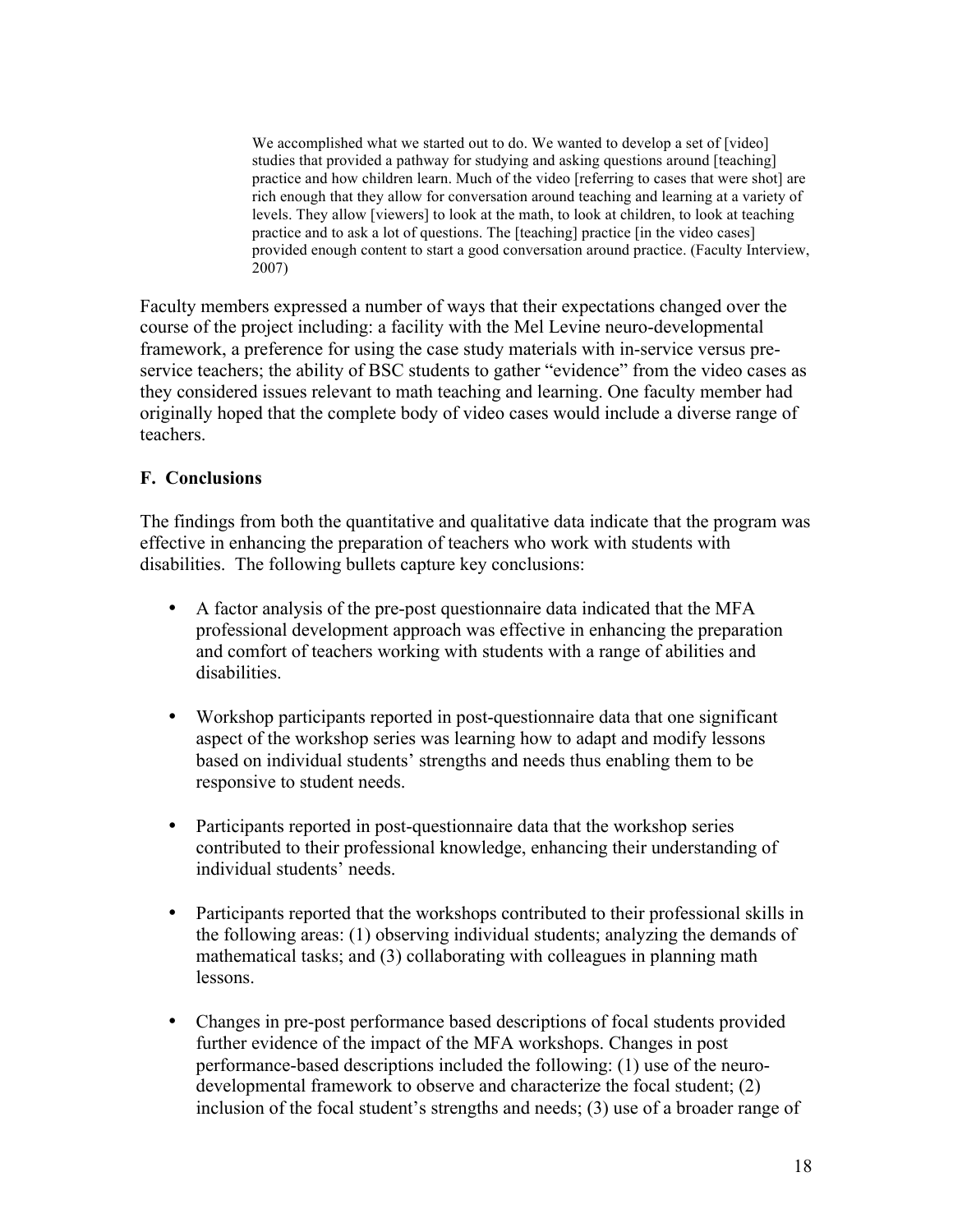instructional strategies and classroom structures and (4) alignment of instructional strategies and classroom structures with the strengths and needs of their focal students.

• The classroom observations and post-observation interviews demonstrate the workshop participants are observing individual students, modifying math lessons to accommodate the needs of the students, and incorporating a range of instructional strategies into their classroom practice.

The MFA project also had a broader impact, as Bank Street Math and Special Education faculty who participated in the development of the MFA video cases and implemented the case study materials into their graduate courses. Faculty members described how the development and implementation of the materials deepened their own thinking around issues of inclusion and the teaching of math in K-8 inclusion classrooms. They reported that the materials had an impact upon graduate students who were able to view and use the video cases as "evidence" as they engaged in conversations around teaching and learning.

# **G. Significance of the findings**

Regardless of their experience level, for most teachers, the prospect of teaching mathematics in inclusion classrooms is daunting. Earlier focus group research associated with this project found that teachers do not feel prepared to assess the strengths and weaknesses of a range of students, and they do not feel fluent enough with the math content itself at different grade levels to modify specific activities to accommodate a range of learners.

While prior research has identified the key competencies that teachers need in order to work successfully in inclusion classrooms, there is limited professional development available for teachers. *Math for All* is a unique multimedia case-based project, developed to help teachers assess the needs of inclusion students and design successful instructional strategies in elementary mathematics. The research presented above shows that teachers are receptive to this approach and that the project succeeds in creating new understandings of inclusion students and strategies.

If policymakers and the public are genuinely committed to inclusion classrooms, they must also commit themselves to providing better preparation and support for these teachers. The emerging research from this NSF project provides data demonstrating the effectiveness of using case-based materials to prepare elementary teachers to help all students achieve a high quality education in mathematics.

# **References**

Brown, J. S., Collins, A., & Duguid, P. (1989). Situated cognition and the culture of learning. *Educational Researcher*, *18*(1), 32-42.